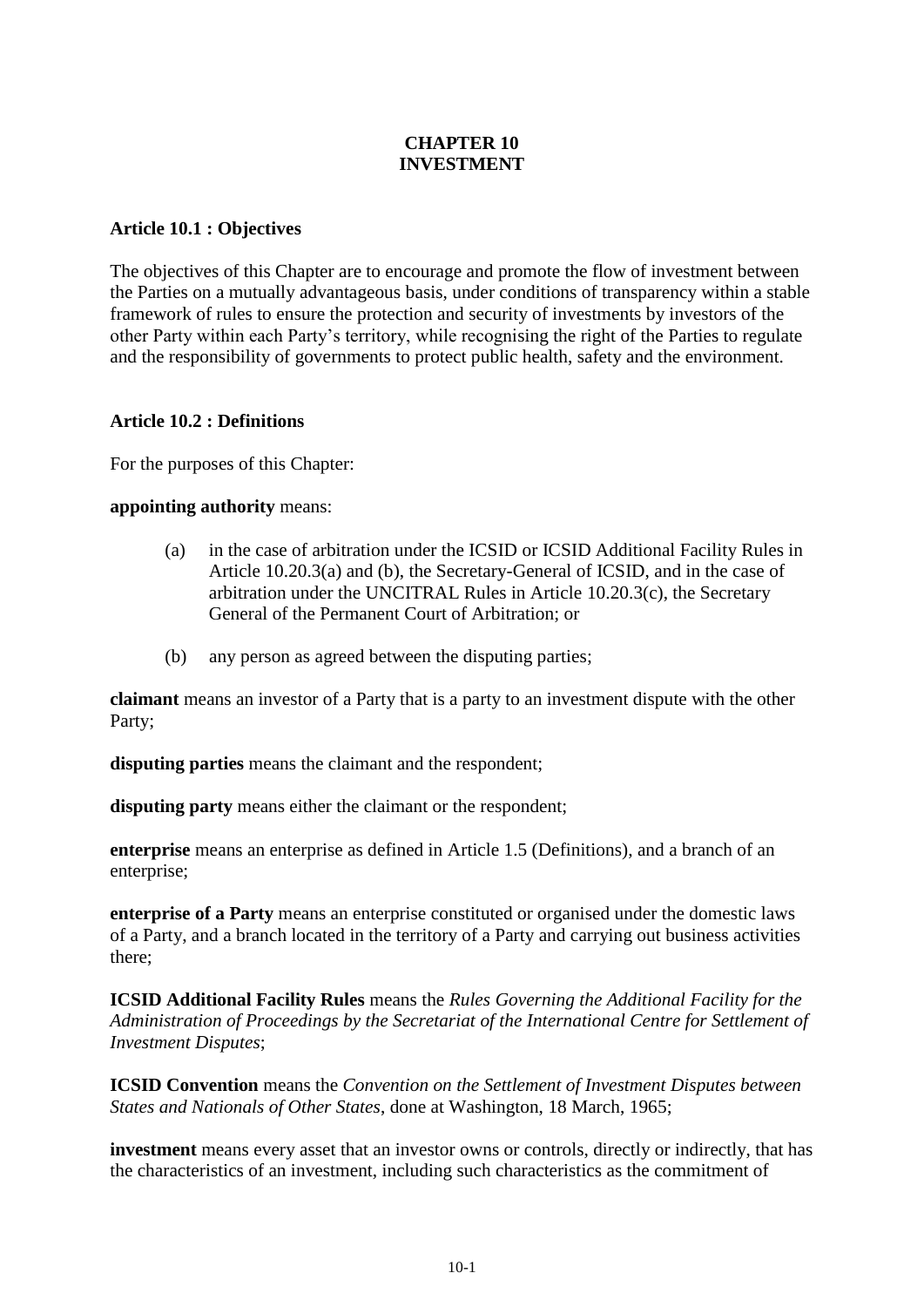capital or other resources, the expectation of gain or profit, or the assumption of risk. Forms that an investment may take include:

- (a) an enterprise;
- (b) shares, stocks or other forms of equity participation in an enterprise, including rights derived therefrom;
- (c) bonds, including government issued bonds, debentures, and loans<sup>1</sup> and other forms of debt, and rights derived therefrom;
- (d) futures, options and other derivatives;
- (e) rights under contracts, including turnkey, construction, management, production or revenue-sharing contracts;
- (f) intellectual property rights;

 $\overline{a}$ 

- (g) rights conferred pursuant to law or contract such as concessions, licences, authorisations, and permits; $^{2}$  3 and
- (h) other tangible or intangible, movable or immovable property, and related property rights, such as leases, mortgages, liens, and pledges;<sup>4</sup>

**investor of a non-Party** means, with respect to a Party, an investor that attempts to make, is making, or has made an investment in the territory of that Party, that is not an investor of either Party;

**investor of a Party** means a Party or state enterprise thereof, or a national or an enterprise of a Party, that attempts to make, is making, or has made an investment in the territory of the other Party; provided that in any dispute related to an investment of an investor of the Party, a natural person who is a dual national shall be deemed to be exclusively a national of the State of his or her dominant and effective nationality;

**New York Convention** means the *United Nations Convention on the Recognition and Enforcement of Foreign Arbitral Awards*, done at New York, 10 June 1958;

 $1$  Some forms of debt, such as bonds, debentures, and long-term notes, are more likely to have the characteristics of an investment, while other forms of debt such as claims to payment that are immediately due and result from the sale of goods or services, are less likely to have such characteristics.

<sup>&</sup>lt;sup>2</sup> Whether a particular type of license, authorisation, permit, or similar instrument (including a concession, to the extent that it has the nature of such an instrument) has the characteristics of an investment depends on such factors as the nature and extent of the rights that the holder has under the law of the Party. Among the licenses, authorisations, permits, and similar instruments that do not have the characteristics of an investment are those that do not create any rights protected under domestic law. For greater certainty, the foregoing is without prejudice to whether any asset associated with the license, authorisation, permit, or similar instrument has the characteristics of an investment.

<sup>&</sup>lt;sup>3</sup> The term "investment" does not include an order or judgment entered in a judicial or administrative action.

<sup>&</sup>lt;sup>4</sup> For greater certainty, market share, market access, expected gains, and opportunities for profit-making are not, by themselves, investments.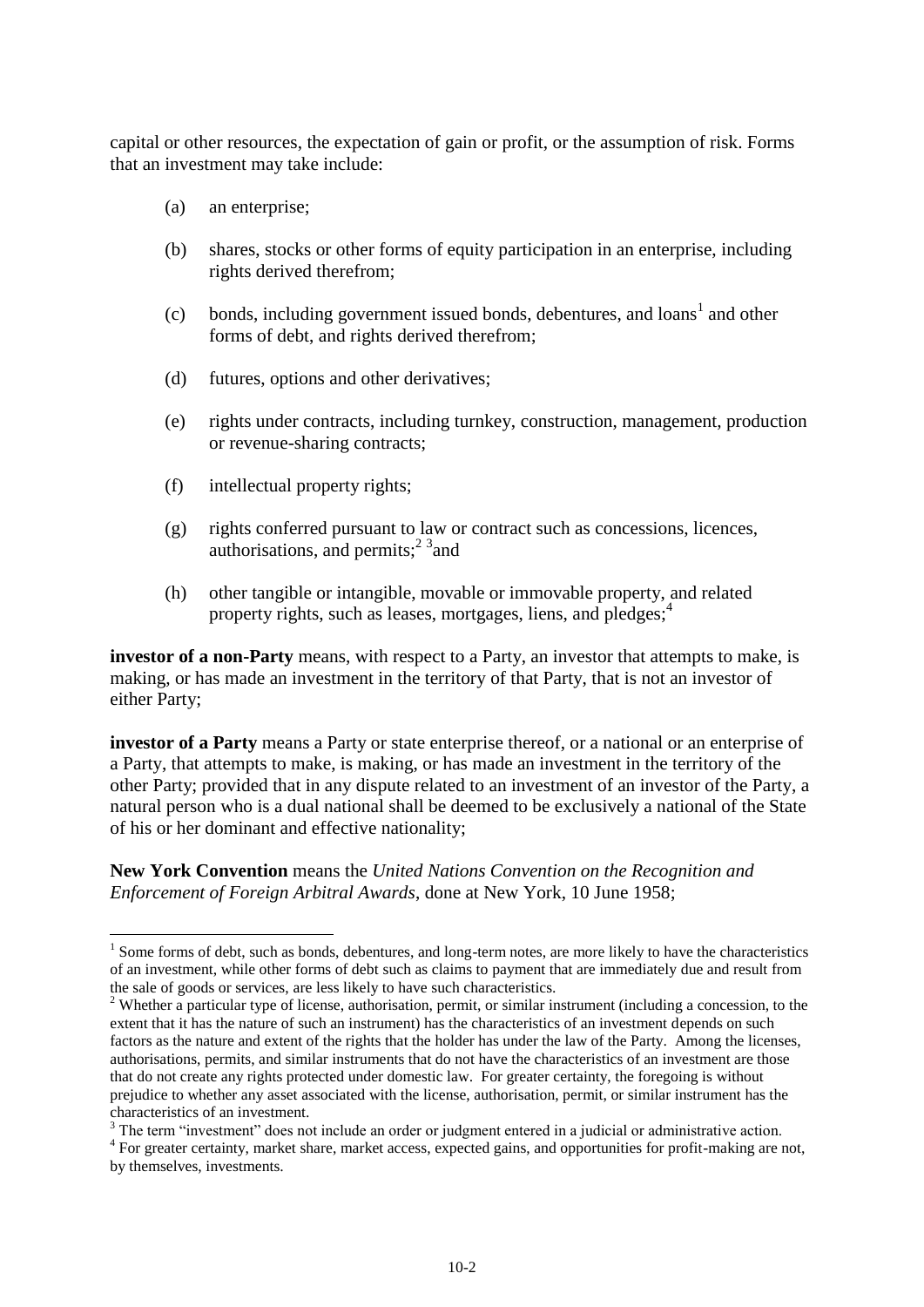**non-disputing Party** means a Party that is not a party to an investment dispute;

**protected information** means confidential business information or information that is privileged or otherwise protected from disclosure under a Party's domestic laws and regulations, including classified government information;

**respondent** means a Party against which a claim is made under Section B; and

**UNCITRAL Arbitration Rules** means the arbitration rules of the United Nations Commission on International Trade Law, as revised in 2010 or as subsequently agreed between the Parties.

### **Section A : Investment**

### **Article 10.3 : Scope**

- 1. This Chapter applies to measures adopted or maintained by a Party relating to:
	- (a) investors of the other Party;
	- (b) covered investments; and
	- (c) with respect to Articles 10.11 and 10.13, all investments in the territory of the Party.

2. For greater certainty, the provisions of this Chapter do not bind either Party in relation to any act or fact that took place or any situation that ceased to exist before the date of entry into force of this Agreement.

3. This Chapter shall not apply to services supplied in the exercise of governmental authority, as defined in Article 8.2 (Definitions).

4. This Chapter shall not apply to financial services as defined in Article 8.2 (Definitions).

#### **Article 10.4 : Relation to Other Chapters**

1. In the event of any inconsistency between this Chapter and another Chapter, the other Chapter shall prevail to the extent of the inconsistency.

2. A requirement by a Party that a service supplier of the other Party post a bond or other form of financial security as a condition of the cross-border supply of a service does not of itself make this Chapter applicable to measures adopted or maintained by the Party relating to such cross-border supply of the service. This Chapter applies to measures adopted or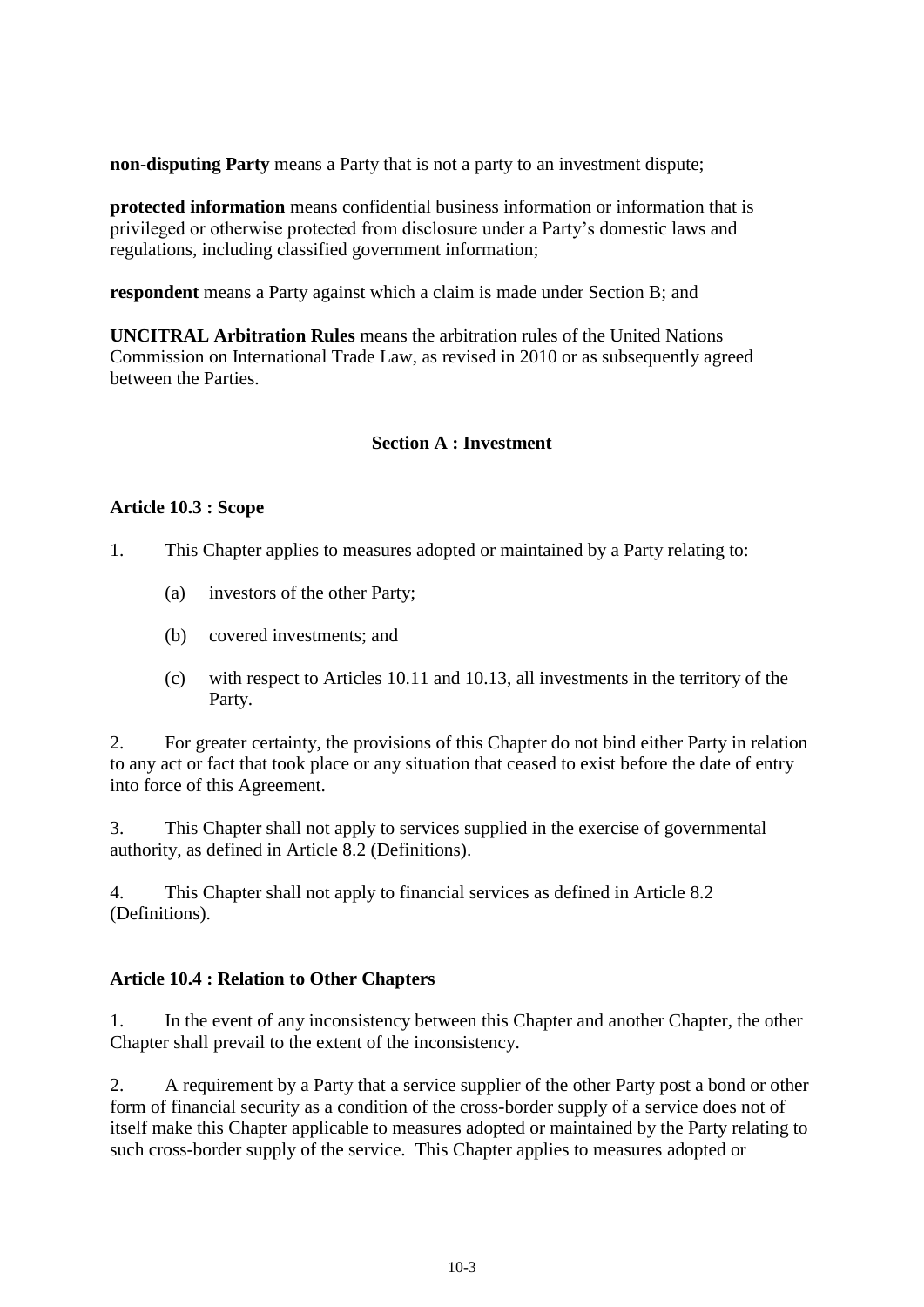maintained by the Party relating to the posted bond or financial security, to the extent that such bond or financial security is a covered investment.

## **Article 10.5 : National Treatment**

1. Each Party shall accord to investors of the other Party treatment no less favourable than that it accords, in like circumstances, to its own investors with respect to the establishment, acquisition, expansion, management, conduct, operation, and sale or other disposition of investments in its territory.

2. Each Party shall accord to covered investments treatment no less favourable than that it accords, in like circumstances, to investments in its territory of its own investors with respect to the establishment, acquisition, expansion, management, conduct, operation, and sale or other disposition of investments.

## **Article 10.6 : Most-Favoured-Nation Treatment**

1. Each Party shall accord to investors of the other Party treatment no less favourable than that it accords, in like circumstances, to investors of any non-Party with respect to the establishment, acquisition, expansion, management, conduct, operation, and sale or other disposition of investments in its territory.

2. Each Party shall accord to covered investments treatment no less favourable than that it accords, in like circumstances, to investments in its territory of investors of any non-Party with respect to the establishment, acquisition, expansion, management, conduct, operation, and sale or other disposition of investments.

3. For greater certainty, the treatment referred to in this Article does not encompass international dispute resolution procedures or mechanisms, including those in Section B.

# **Article 10.7 : Minimum Standard of Treatment<sup>5</sup>**

1. Each Party shall accord to covered investments treatment in accordance with the customary international law minimum standard of treatment, including fair and equitable treatment and full protection and security.

2. For greater certainty, the concepts of fair and equitable treatment and full protection and security set out in paragraph 1 do not require treatment in addition to or beyond that which is required by the customary international law minimum standard of treatment and do not create additional substantive rights. The obligation in paragraph 1 to provide:

 $\overline{a}$  $<sup>5</sup>$  This Article shall be interpreted in accordance with Annex 10-A.</sup>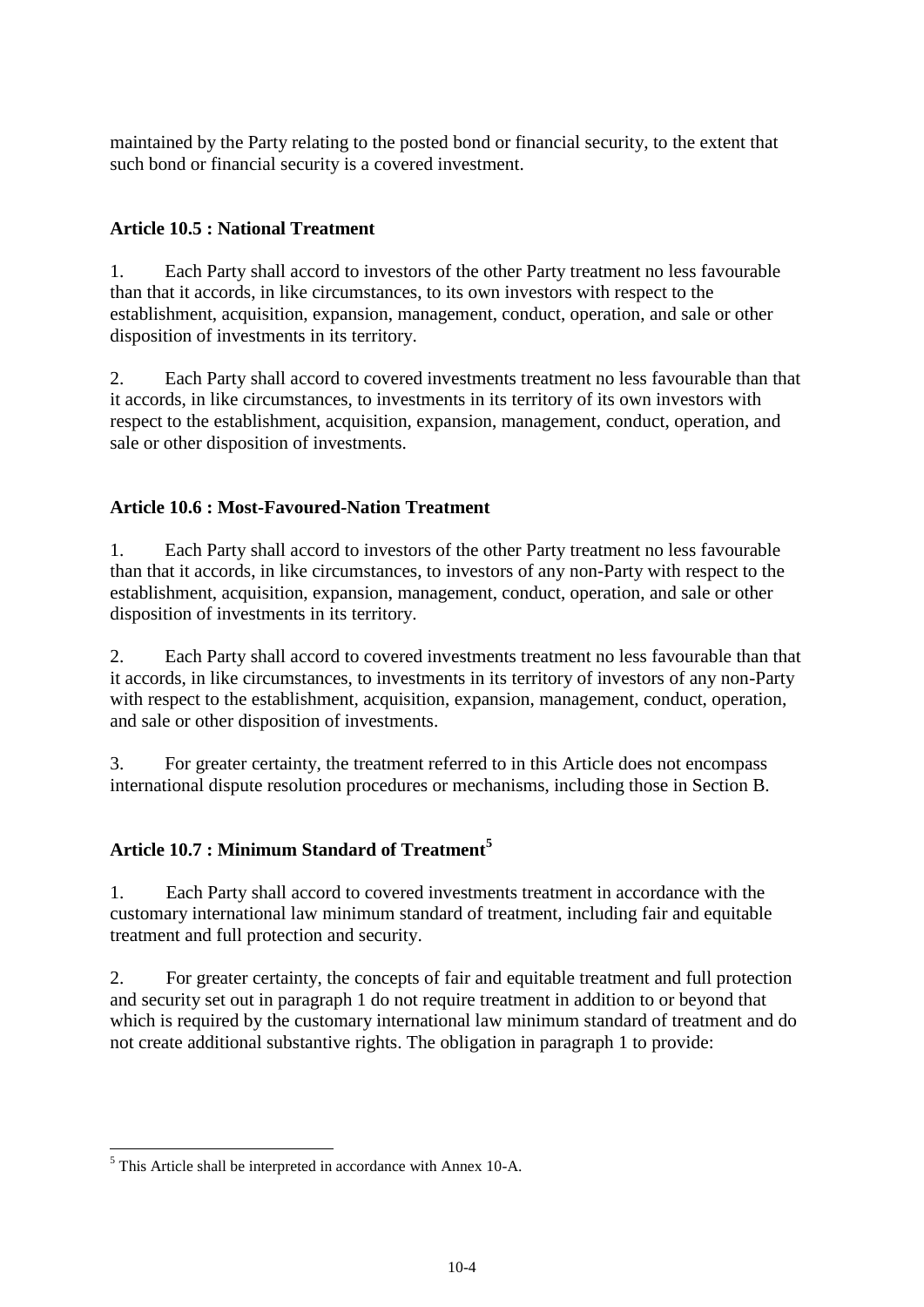- (a) "fair and equitable treatment" includes the obligation not to deny justice in criminal, civil, or administrative adjudicatory proceedings in accordance with the general principle of law of due process; and
- (b) "full protection and security" requires each Party to take such measures as may be reasonably necessary in the exercise of its police powers to ensure the protection and security of the investment.

3. A determination that there has been a breach of another provision of this Agreement, or of a separate international agreement, does not establish that there has been a breach of this Article.

## **Article 10.8 : Treatment in Case of Armed Conflict or Civil Strife**

1. Notwithstanding Article 10.15.5(b), each Party shall accord to investors of the other Party, and to covered investments, treatment no less favourable than that which the Party accords to its own investors and their investments, or investors of any non-Party and their investments, with respect to measures it adopts or maintains relating to losses suffered by investments in its territory owing to war or other armed conflict, or revolt, insurrection, riot, or other civil strife.

2. Notwithstanding paragraph 1, if an investor of a Party, in the situations referred to in paragraph 1, suffers a loss in the territory of the other Party resulting from:

- (a) requisitioning of its covered investment or part thereof by the latter's forces or authorities; or
- (b) destruction of its covered investment or part thereof by the latter's forces or authorities, which was not required by the necessity of the situation,

the latter Party shall provide the investor restitution, compensation, or both, as appropriate, for such loss.<sup> $\dot{6}$ </sup> Any compensation shall be prompt, adequate, and effective in accordance with paragraphs 2 through 4 of Article 10.9.

3. Paragraph 1 does not apply to existing measures relating to subsidies or grants provided by a Party, including government-supported loans, guarantees, and insurance, that would be inconsistent with Article 10.5 but for Article 10.15.5(b).

 $\overline{a}$ 

<sup>&</sup>lt;sup>6</sup> For great certainty, in the event of providing both restitution and compensation, their combined value shall not exceed the loss suffered.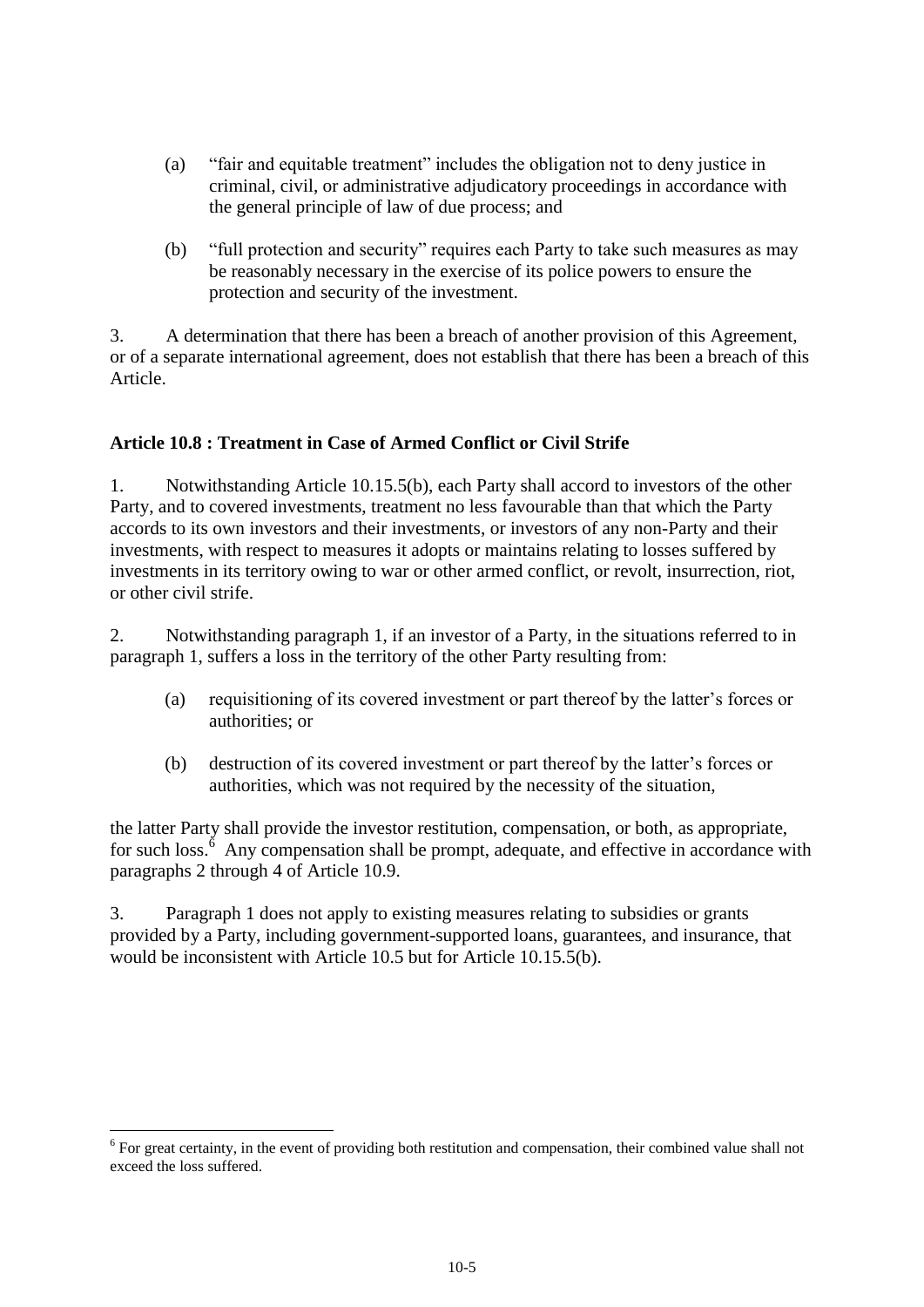# **Article 10.9 : Expropriation and Compensation<sup>7</sup>**

1. Neither Party shall nationalise or expropriate a covered investment either directly or indirectly through measures equivalent to nationalisation or expropriation (hereinafter referred to as "expropriation"), except:

- (a) for a public purpose;
- (b) in a non-discriminatory manner;
- (c) on payment of prompt, adequate, and effective compensation in accordance with paragraphs 2 through 4; and
- (d) in accordance with due process of law.
- 2. Compensation shall:
	- (a) be paid without delay;
	- (b) be equivalent to the fair market value of the expropriated investment immediately before the expropriation took place (hereinafter referred to as "the date of expropriation")
	- (c) not reflect any change in value occurring because the intended expropriation had become known earlier; and
	- (d) be fully realisable and freely transferable.

3. If the fair market value is denominated in a freely usable currency, the compensation paid shall be no less than the fair market value on the date of expropriation, plus interest at a commercially reasonable rate for that currency, accrued from the date of expropriation until the date of payment.

4. If the fair market value is denominated in a currency that is not freely usable, the compensation paid, converted into the currency of payment at the market rate of exchange prevailing on the date of payment, shall be no less than:

- (a) the fair market value on the date of expropriation, converted into a freely usable currency at the market rate of exchange prevailing on that date; plus
- (b) interest, at a commercially reasonable rate for that freely usable currency, accrued from the date of expropriation until the date of payment.

5. This Article does not apply to the issuance of compulsory licenses granted in relation to intellectual property rights in accordance with the TRIPS Agreement, or to the revocation, limitation, or creation of intellectual property rights, to the extent that such issuance,

 $\overline{a}$  $7$  This Article shall be interpreted in accordance with Annex 10-B.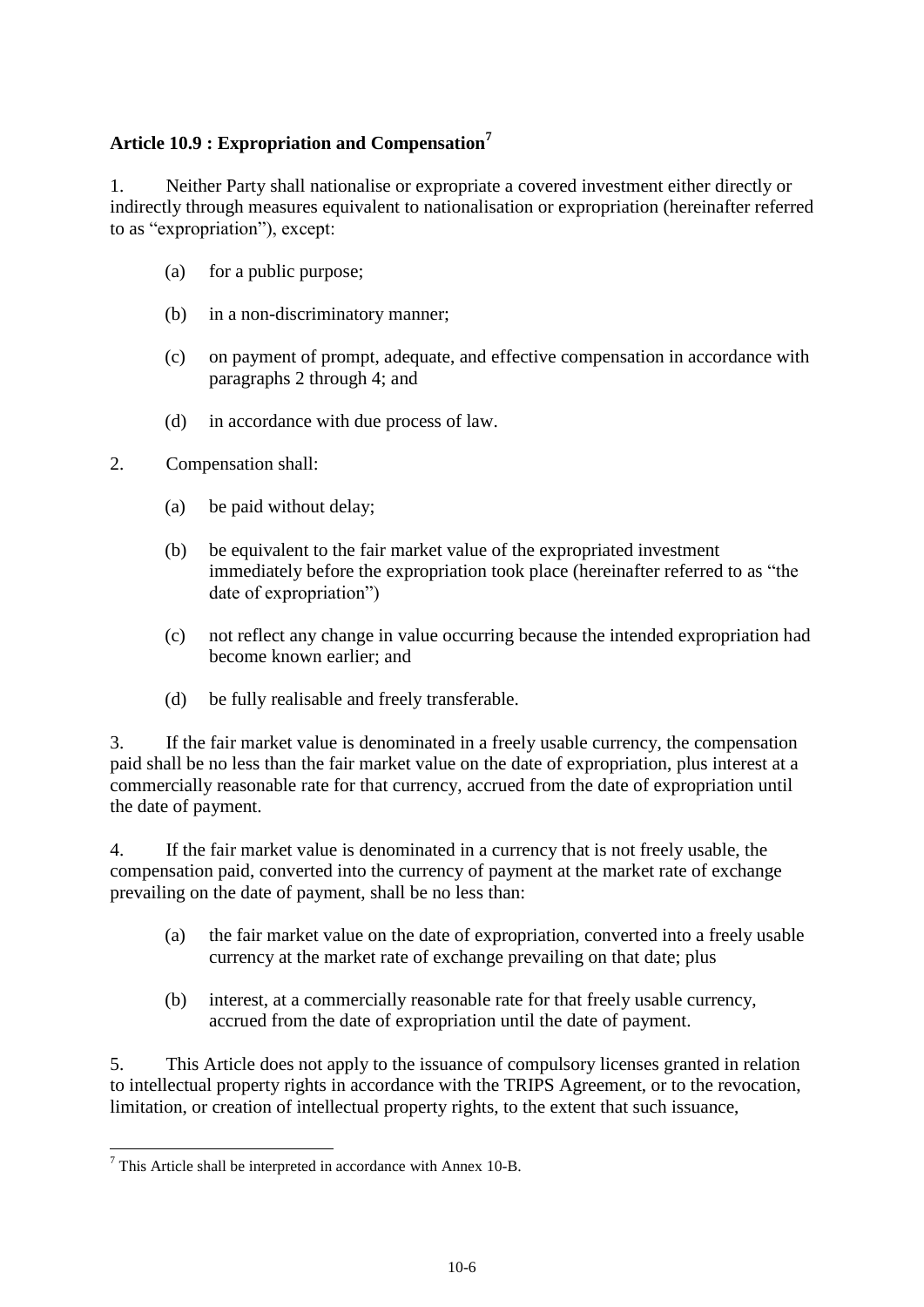revocation, limitation, or creation is consistent with Chapter 11 (Intellectual Property  $RightS$ ).<sup>8</sup>

### **Article 10.10 : Transfers**

1. Each Party shall permit all transfers relating to a covered investment to be made freely and without delay into and out of its territory. Such transfers include:

- (a) contributions to capital, including the initial contribution;
- (b) profits, dividends, interest, capital gains, royalty payments, management fees, and technical assistance and other fees;
- (c) proceeds from the sale of all or any part of a covered investment or from the partial or complete liquidation of a covered investment;
- (d) payments made under a contract entered into by the investor, or a covered investment, including payments made pursuant to a loan agreement;
- (e) payments made pursuant to Articles 10.8 and 10.9;
- (f) payments arising out of the settlement of a dispute; and
- (g) earnings and other remuneration of personnel engaged from abroad in connection with that investment.

2. Each Party shall permit transfers relating to a covered investment to be made in a freely usable currency at the market rate of exchange prevailing at the time of transfer.

3. Notwithstanding paragraphs 1 and 2, a Party may prevent or delay a transfer through the equitable, non-discriminatory, and good faith application of its domestic laws and regulations relating to:

- (a) bankruptcy, insolvency, or the protection of the rights of creditors;
- (b) issuing, trading, or dealing in securities, futures, options, or derivatives;
- (c) financial reporting or record keeping of transfers when necessary to assist law enforcement or financial regulatory authorities;
- (d) criminal or penal offenses;

 $\overline{a}$ 

(e) ensuring compliance with orders or judgements in judicial or administrative proceedings;

<sup>&</sup>lt;sup>8</sup> For greater certainty, the Parties recognise that, for the purposes of this Article, the term "revocation" of intellectual property rights includes the cancellation or nullification of such rights, and the term "limitation" of intellectual property rights includes exceptions to such rights.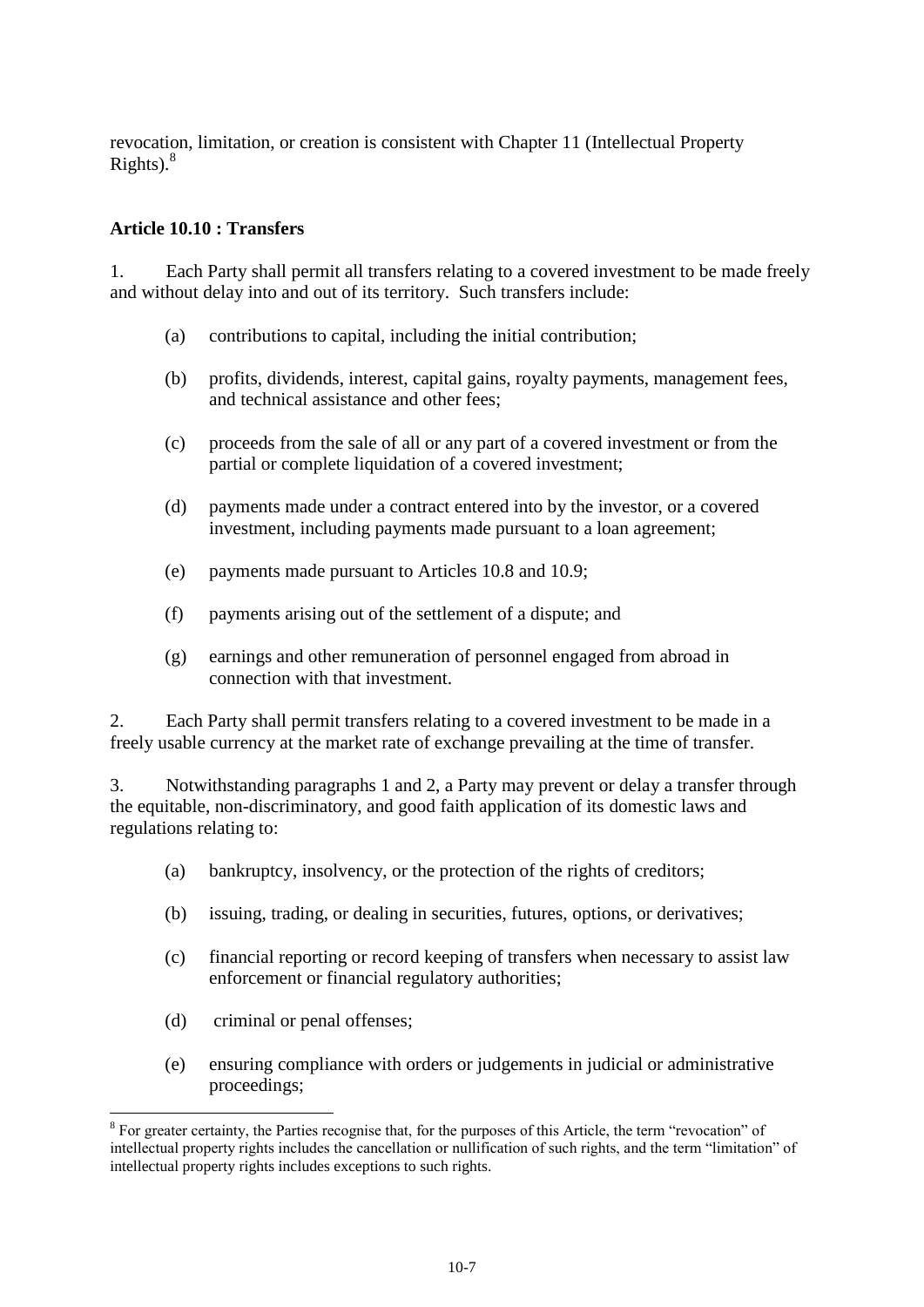- (f) social security, public retirement or compulsory savings schemes; or
- (g) taxation.

 $\overline{a}$ 

#### **Article 10.11 : Performance Requirements**

1. Neither Party shall, in connection with the establishment, acquisition, expansion, management, conduct, operation, or sale or other disposition of an investment in its territory of an investor of a Party or of a non-Party, impose or enforce any requirement or enforce any commitment or undertaking:<sup>9</sup>

- (a) to export a given level or percentage of goods or services;
- (b) to achieve a given level or percentage of domestic content;
- (c) to purchase, use, or accord a preference to goods produced in its territory, or to purchase goods from persons in its territory;
- (d) to relate in any way the volume or value of imports to the volume or value of exports or to the amount of foreign exchange inflows associated with such investment;
- (e) to restrict sales of goods or services in its territory that such investment produces or supplies by relating such sales in any way to the volume or value of its exports or foreign exchange earnings;
- (f) to transfer a particular technology, a production process, or other proprietary knowledge to a person in its territory; or
- (g) to supply exclusively from the territory of the Party the goods that such investment produces or the services that it supplies to a specific regional market or to the world market.

2. Neither Party shall condition the receipt or continued receipt of an advantage, in connection with the establishment, acquisition, expansion, management, conduct, operation,or sale or other disposition of an investment in its territory of an investor of a Party or of a non-Party, on compliance with any requirement:

- (a) to achieve a given level or percentage of domestic content;
- (b) to purchase, use, or accord a preference to goods produced in its territory, or to purchase goods from persons in its territory;

 $9^9$  For greater certainty, a condition for the receipt or continued receipt of an advantage referred to in paragraph 2 does not constitute a "commitment or undertaking" for the purposes of this paragraph.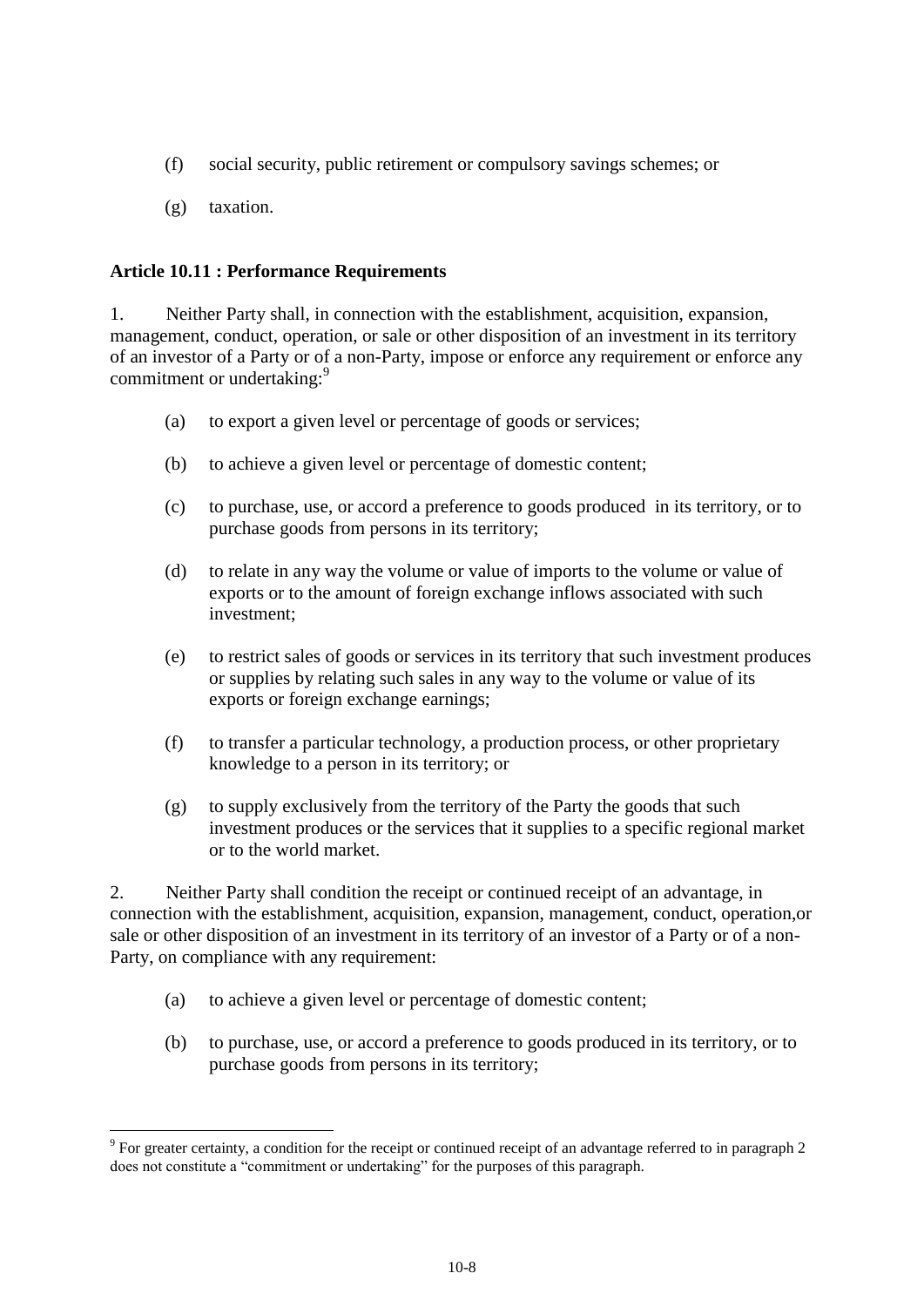- (c) to relate in any way the volume or value of imports to the volume or value of exports or to the amount of foreign exchange inflows associated with such investment; or
- (d) to restrict sales of goods or services in its territory that such investment produces or supplies by relating such sales in any way to the volume or value of its exports or foreign exchange earnings.

3. Nothing in paragraph 2 shall be construed to prevent a Party from conditioning the receipt or continued receipt of an advantage, in connection with an investment in its territory of an investor of a Party or of a non-Party, on compliance with a requirement to locate production, supply a service, train or employ workers, construct or expand particular facilities, or carry out research and development, in its territory.

4. Paragraph 1(f) does not apply:

- (a) when a Party authorises use of an intellectual property right in accordance with Article 31 of the TRIPS Agreement, or to measures requiring the disclosure of proprietary information that fall within the scope of, and are consistent with, Article 39 of the TRIPS Agreement; or
- (b) when the requirement is imposed or the commitment or undertaking is enforced by a court, administrative tribunal, or competition authority to remedy a practice determined after judicial or administrative process to be anti-competitive under the Party's competition laws.<sup>10</sup>

5. Paragraphs 1(a) through (c), and 2(a) and (b), do not apply to qualification requirements for goods or services with respect to export promotion and foreign aid programmes.

6. Paragraphs 1(b), (c), (f), and (g), and 2(a) and (b), do not apply to government procurement.

7. Paragraphs 2(a) and (b) do not apply to requirements imposed by an importing Party relating to the content of goods necessary to qualify for preferential tariffs or preferential quotas.

8. For greater certainty, paragraphs 1 and 2 do not apply to any commitment, undertaking, or requirement other than those set out in those paragraphs.

9. This Article does not preclude enforcement of any commitment, undertaking, or requirement between private parties, where a Party did not impose or require the commitment, undertaking, or requirement.

 $\overline{a}$  $10$  The Parties recognise that a patent does not necessarily confer market power.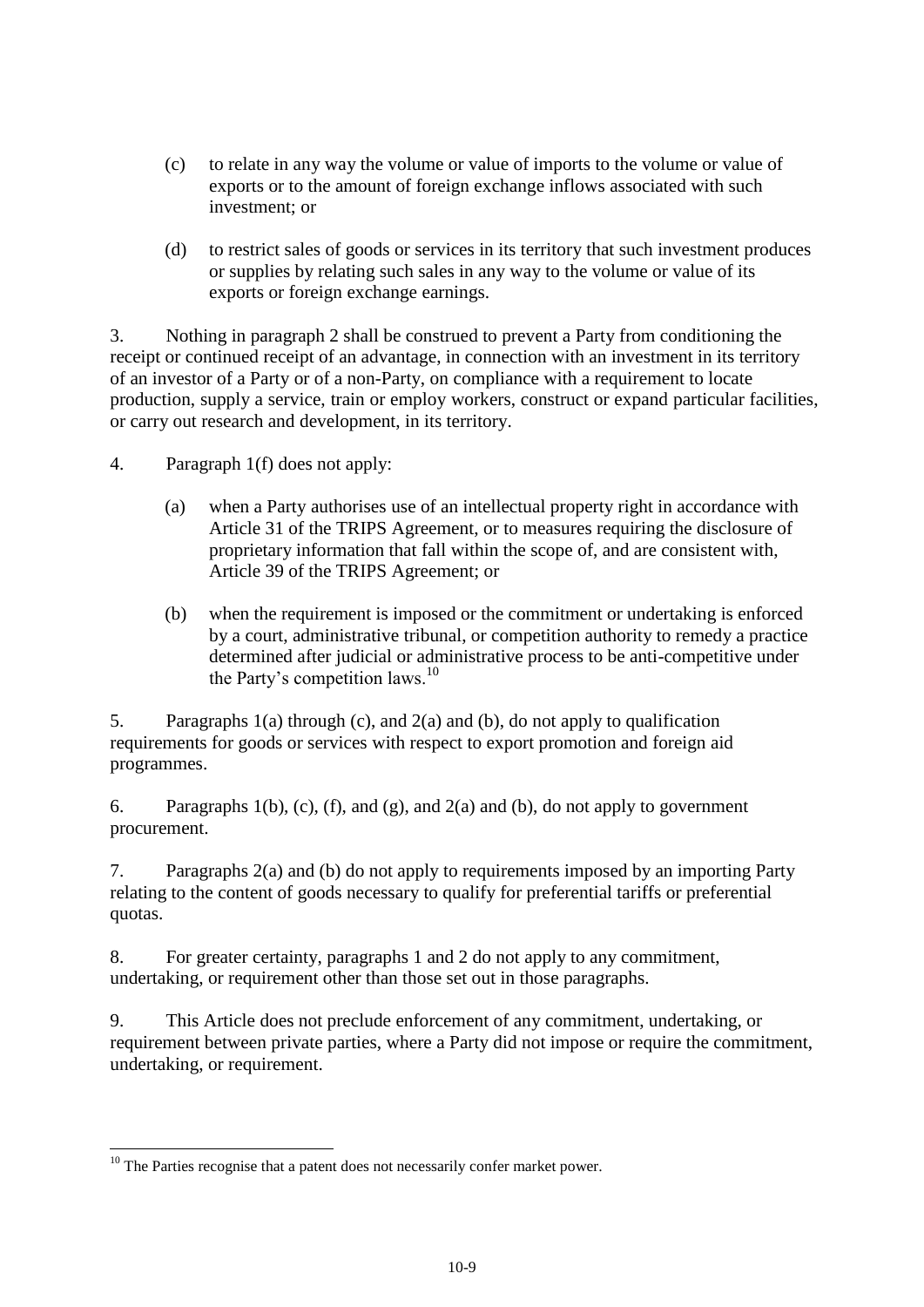### **Article 10.12 : Senior Management and Boards of Directors**

1. Neither Party shall require that an enterprise of that Party that is a covered investment appoint to senior management positions natural persons of any particular nationality.

2. A Party may require that a majority of the board of directors, or any committee thereof, of an enterprise of that Party that is a covered investment, be of a particular nationality, or resident in the territory of the Party, provided that the requirement does not materially impair the ability of the investor to exercise control over its investment.

### **Article 10.13 : Investment and Environment**

Nothing in this Chapter shall be construed to prevent a Party from adopting, maintaining, or enforcing any measure otherwise consistent with this Chapter that it considers appropriate to ensure that investment activity in its territory is undertaken in a manner sensitive to environmental concerns.

### **Article 10.14 : Denial of Benefits**

1. Subject to notification<sup>11</sup> to the other Party, a Party may deny the benefits of this Chapter to:

- (a) investors of the other Party and to the investments of that investor where the investment is being made by an enterprise that is owned or controlled by persons of a non-Party and the enterprise has no substantive business operations in the territory of the other Party; or
- (b) investors of the other Party and to the investments of that investor where the investment is being made by an enterprise that is owned or controlled by persons of the denying Party and the enterprise has no substantive business operations in the territory of the other Party.

2. A Party that denies benefits pursuant to paragraph 1 shall enter into consultations promptly following notification on the request of the other Party. Such consultations shall be without prejudice to the Parties' rights under Chapter 19 (Dispute Settlement) and under the *WTO Understanding on Rules and Procedures Governing the Settlement of Disputes*.

#### **Article 10.15 : Non-Conforming Measures**

 $\overline{a}$ 

1. Articles 10.5, 10.6, 10.11 and 10.12 shall not apply to:

 $11$  A Party shall, to the extent practicable, provide such notification to the other Party prior to denying the benefits of this Chapter.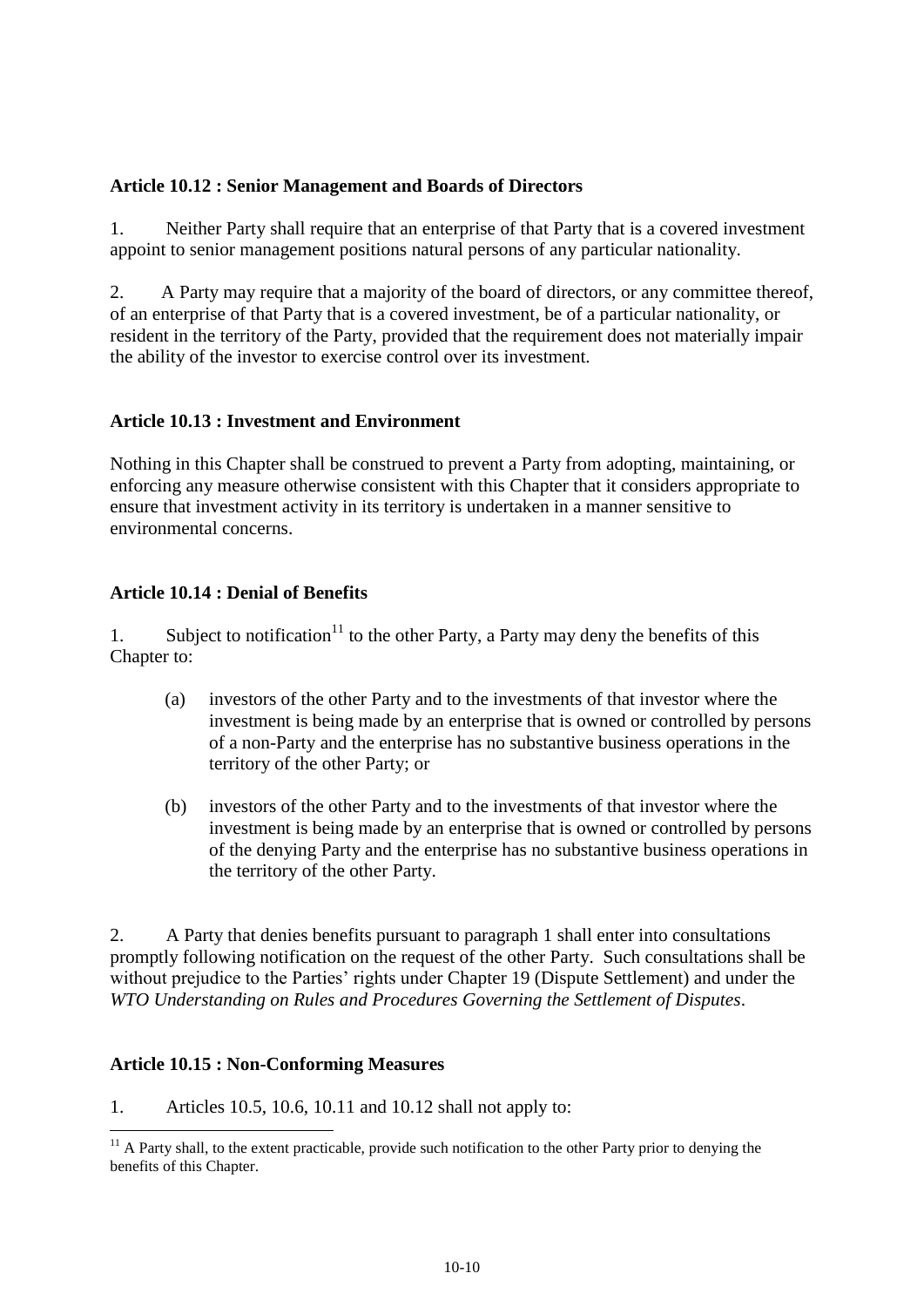- (a) any existing non-conforming measure that is maintained by a Party at:
	- (i) the central level of government, as set out by that Party in its Schedule to Annex I; or
	- (ii) a local level of government;
- (b) the continuation or prompt renewal of any non-conforming measure referred to in subparagraph (a); or
- (c) an amendment to any non-conforming measure referred to in subparagraph (a) to the extent that the amendment does not decrease the conformity of the measure, as it existed immediately before the amendment, with Articles 10.5, 10.6, 10.11 and 10.12.

2. Articles 10.5, 10.6, 10.11 and 10.12 do not apply to any measure that a Party adopts or maintains with respect to sectors, subsectors, or activities, as set out in its Schedule to Annex II.

3. Neither Party shall, under any measure adopted after the date of entry into force of this Agreement and covered by its Schedule to Annex II, require an investor of the other Party, by reason of its nationality, to sell or otherwise dispose of an investment existing at the time the measure becomes effective.

4. Articles 10.5 and 10.6 do not apply to any measure that is an exception to, or derogation from, a Party's obligations under the TRIPS Agreement, as specifically provided for in that agreement.

- 5. Articles 10.5, 10.6 and 10.12 do not apply to:
	- (a) government procurement; or
	- (b) subsidies or grants provided by a Party, including government-supported loans, guarantees, and insurance.
- 6. The Parties will endeavour to progressively remove the non-conforming measures.

#### **Article 10.16 : Special Formalities and Information Requirements**

1. Nothing in Article 10.5 shall be construed to prevent a Party from adopting or maintaining a measure that prescribes special formalities in connection with covered investments, such as a requirement that covered investments be legally constituted under the laws or regulations of the Party, provided that such formalities do not materially impair the protections afforded by the Party to investors of the other Party and covered investments pursuant to this Chapter.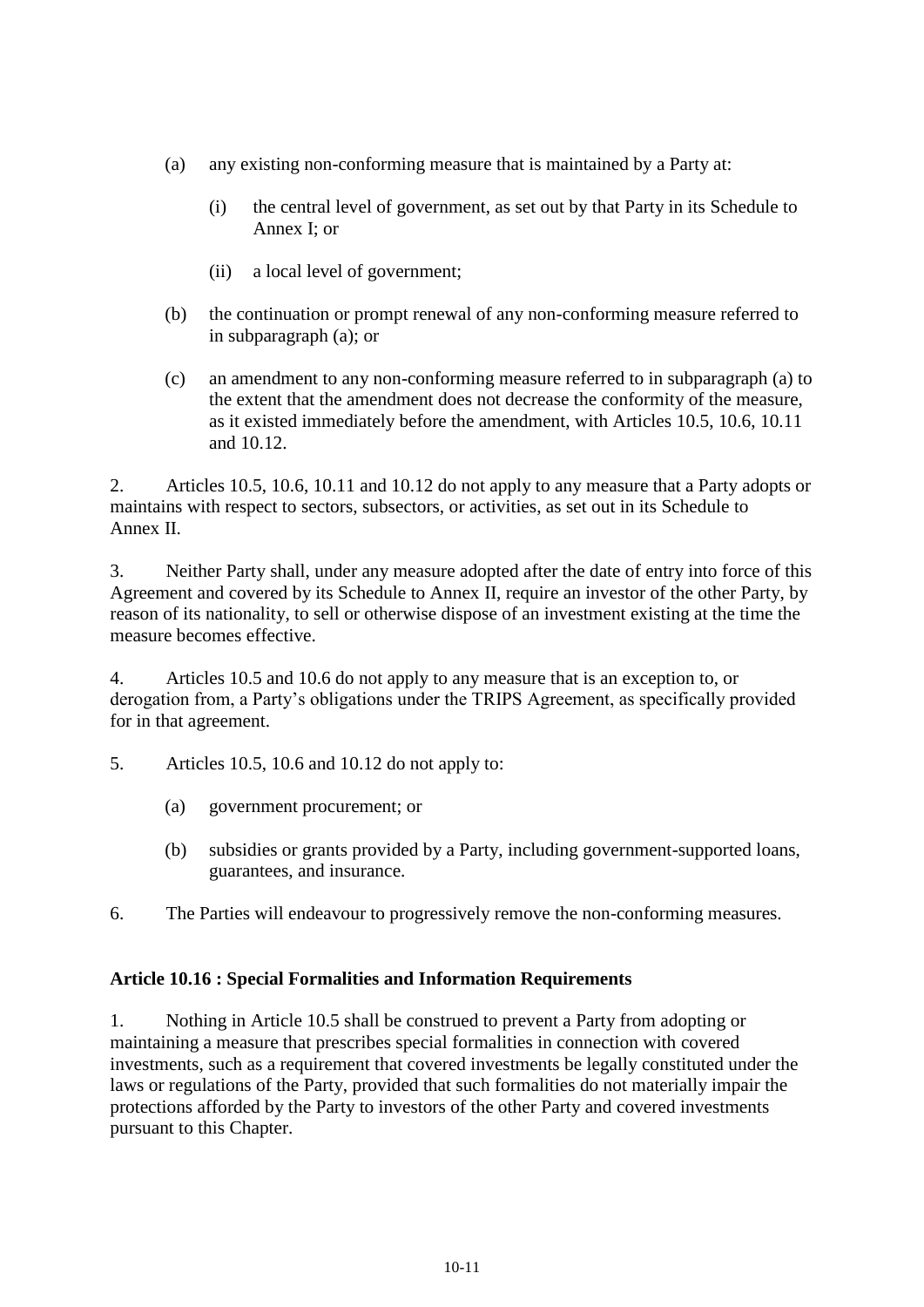2. Notwithstanding Articles 10.5 and 10.6, a Party may require an investor of the other Party or its covered investment to provide information concerning that investment solely for informational or statistical purposes. The Party shall protect any confidential business information from any disclosure that would prejudice the competitive position of the investor or the covered investment. Nothing in this paragraph shall be construed to prevent a Party from otherwise obtaining or disclosing information in connection with the equitable and good faith application of its law.

## **Article 10.17 : Subrogation**

1. If a Party (or any agency, institution, statutory body or corporation designated by it) makes a payment to an investor of that Party under a guarantee, a contract of insurance or other form of indemnity against non-commercial risks it has granted in respect of an investment, the other Party shall recognise the subrogation or transfer of any right or title in respect of such investment. The subrogated or transferred right or claim shall not be greater than the original right or claim of the investor.

2. Where a Party (or any agency, institution, statutory body or corporation designated by it) has made a payment to an investor of that Party and has taken over rights and claims of the investor, that investor shall not, unless authorised to act on behalf of the Party (or any agency, institution, statutory body or corporation designated by it) making the payment, pursue those rights and claims against the other Party.

# **Section B: Investor State Dispute Settlement**

### **Article 10.18 : Settlement of Investment Disputes between a Party and an Investor of the other Party**

1. This Section shall apply to disputes between a Party and an investor of the other Party concerning an alleged breach by the former Party of an obligation under Section A directly concerning a covered investment of the investor of that other Party, provided that such breach causes loss or damage to the investor or its investments.

2. This Section shall not apply to investment disputes which have occurred prior to the entry into force of this Agreement.

3. A national possessing the nationality or citizenship of a Party shall not pursue a claim against that Party under this Section. If a national also possesses the nationality or citizenship of a non-Party, he or she shall be deemed to be exclusively a national of the state of his or her dominant and effective nationality.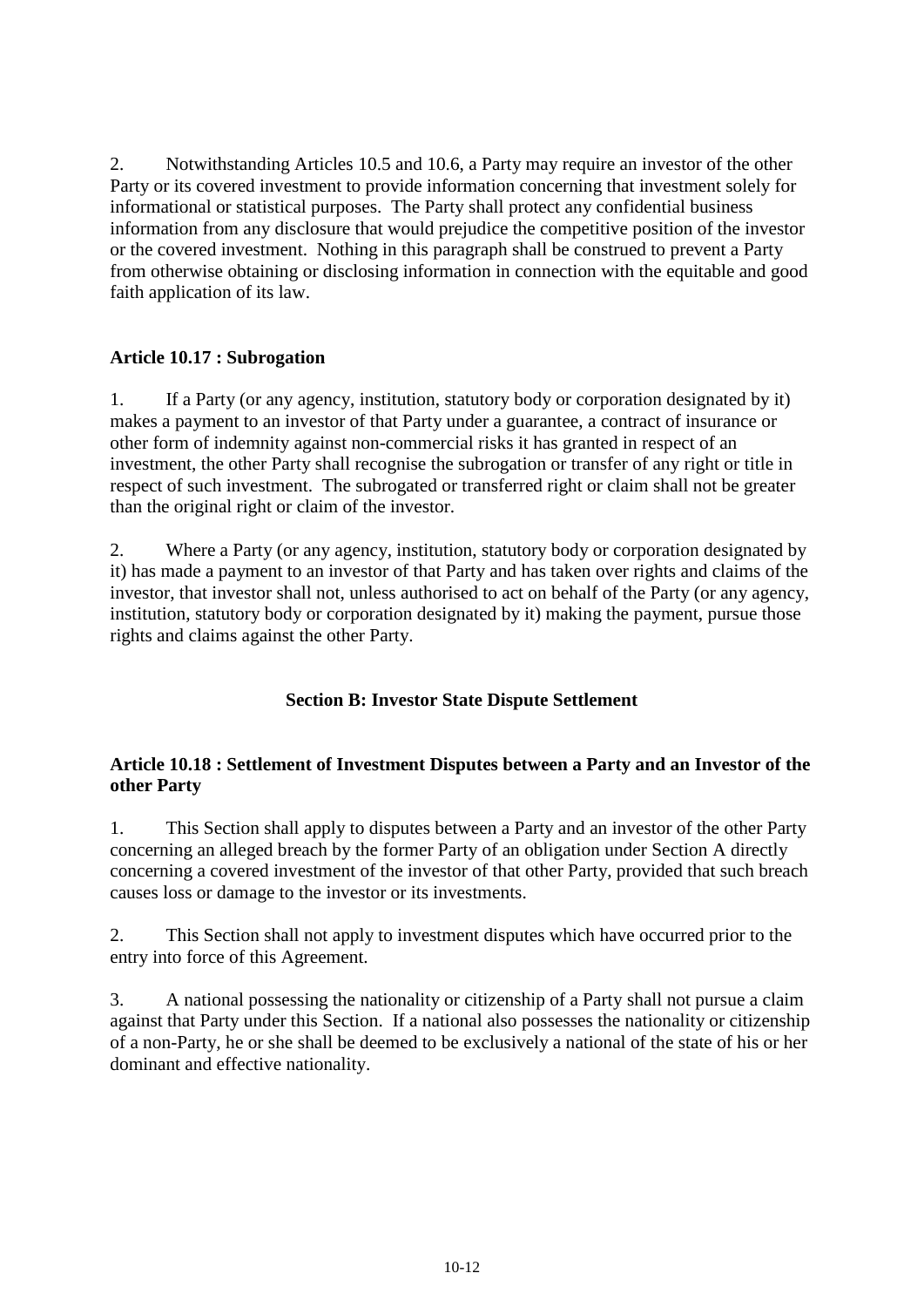## **Article 10.19 : Consultation and Negotiation**

1. In the event of an investment dispute, the claimant and the respondent shall, as far as possible, seek to resolve the dispute through consultation and negotiation, which may include the use of non-binding, third-party procedures.

2. The claimant shall deliver to the respondent a written request for consultations setting forth a brief description of facts regarding the measure or measures at issue.

3. For greater certainty, the initiation of consultations and negotiations shall not be construed as recognition of the jurisdiction of the tribunal.

## **Article 10.20 : Submission of a Claim to Arbitration**

1. If an investment dispute has not been resolved within six months of the receipt by the respondent of a written request for consultations pursuant to Article 10.19.2, the claimant, on its own behalf, may submit to arbitration under this Section a claim:

- (a) that the respondent has breached an obligation under Section A, relating to the management, conduct, operation, or sale or other disposition of a covered investment; and
- (b) that the claimant has incurred loss or damage by reason of, or arising out of, that breach.

2. At least 90 days before submitting any claim to arbitration under this Section, a claimant shall deliver to the respondent a written notice of its intention to submit the claim to arbitration (hereinafter referred to as a "notice of intent"). The notice of intent shall specify:

- (a) the name and address of the claimant;
- (b) for each claim, the provision of Section A alleged to have been breached and any other relevant provisions of this Agreement;
- (c) the legal and factual basis for each claim; and
- (d) the relief sought and the approximate amount of damages claimed.

3. A claimant may submit a claim referred to in paragraph 1 under one of the following alternatives:

- (a) the ICSID Convention and the ICSID *Rules of Procedure for Arbitration Proceedings*, provided that both the respondent and the non-disputing Party are parties to the ICSID Convention;
- (b) the ICSID Additional Facility Rules, provided that either the respondent or the non-disputing Party is a party to the ICSID Convention;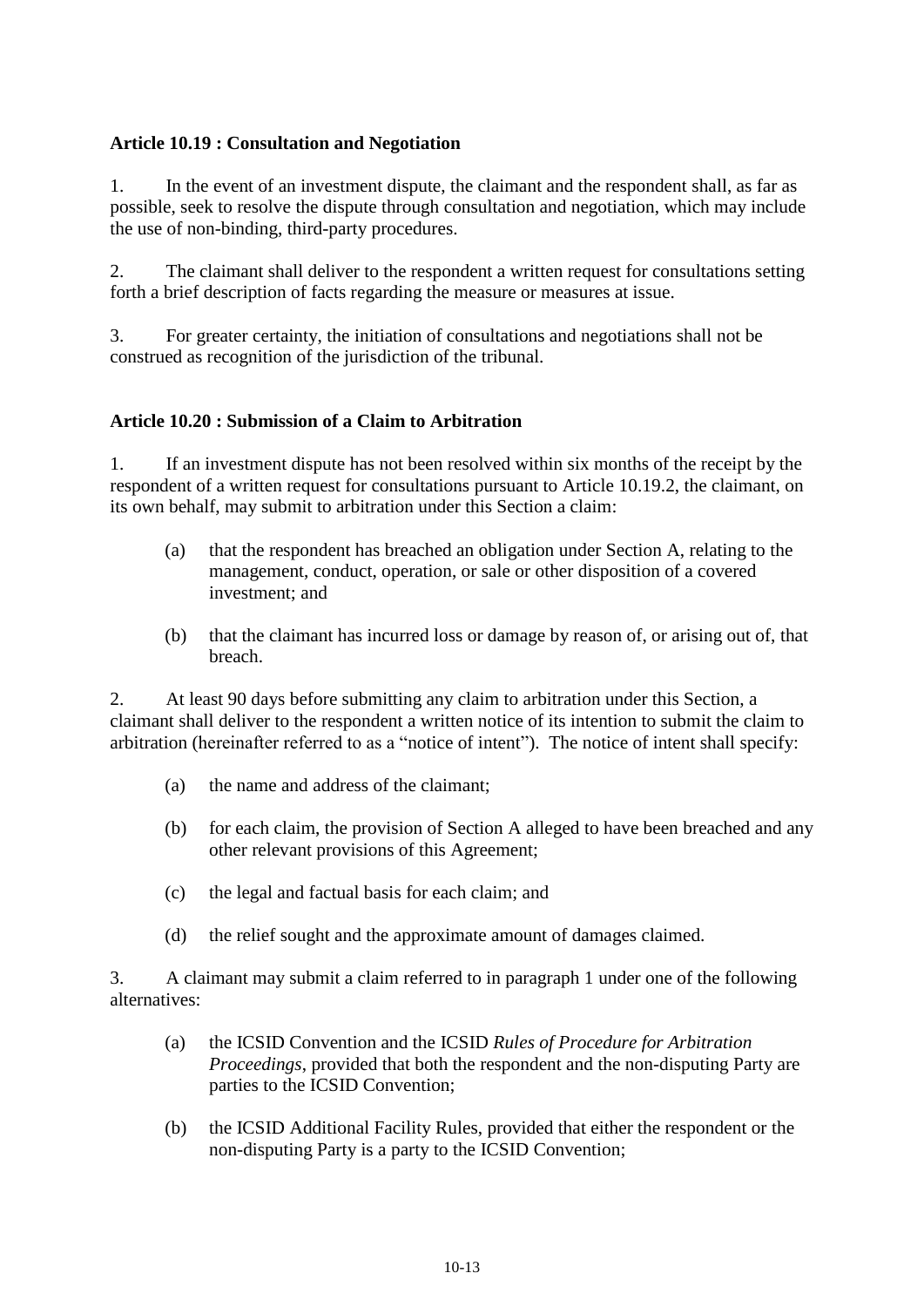- (c) the UNCITRAL Arbitration Rules; or
- (d) if the claimant and respondent agree, to any other arbitration institution or under any other arbitration rules.

4. A claim shall be deemed submitted to arbitration under this Section when the claimant's notice of, or request for, arbitration (thereinafter referred to as "notice of arbitration"):

- (a) referred to in the ICSID Convention is received by the Secretary-General;
- (b) referred to in the ICSID Additional Facility Rules is received by the Secretary-General;
- (c) referred to in the UNCITRAL Arbitration Rules, together with the statement of claim referred to in the UNCITRAL Arbitration Rules, are received by the respondent; or
- (d) referred to under any arbitral institution or arbitral rules selected under paragraph 3(d) is received by the respondent.

A claim asserted by the claimant for the first time after such notice of arbitration is submitted shall be deemed submitted to arbitration under this Section on the date of its receipt under the applicable arbitral rules.

5. The arbitration rules applicable under paragraph 3, and in effect on the date the claim or claims were submitted to arbitration under this Section, shall govern the arbitration except to the extent modified by this Agreement.

- 6. The claimant shall provide with the notice of arbitration:
	- (a) the name of the arbitrator that the claimant appoints; or
	- (b) the claimant's written consent for the appointing authority to appoint that arbitrator.

## **Article 10.21 : Consent of Each Party to Arbitration**

1. Each Party consents to the submission of a claim to arbitration under this Section in accordance with this Agreement.

2. The consent under paragraph 1 and the submission of a claim to arbitration under this Section shall be deemed to satisfy the requirements of:

(a) Chapter II (Jurisdiction of the Centre) of the ICSID Convention and the ICSID Additional Facility Rules for written consent of the parties to the dispute; and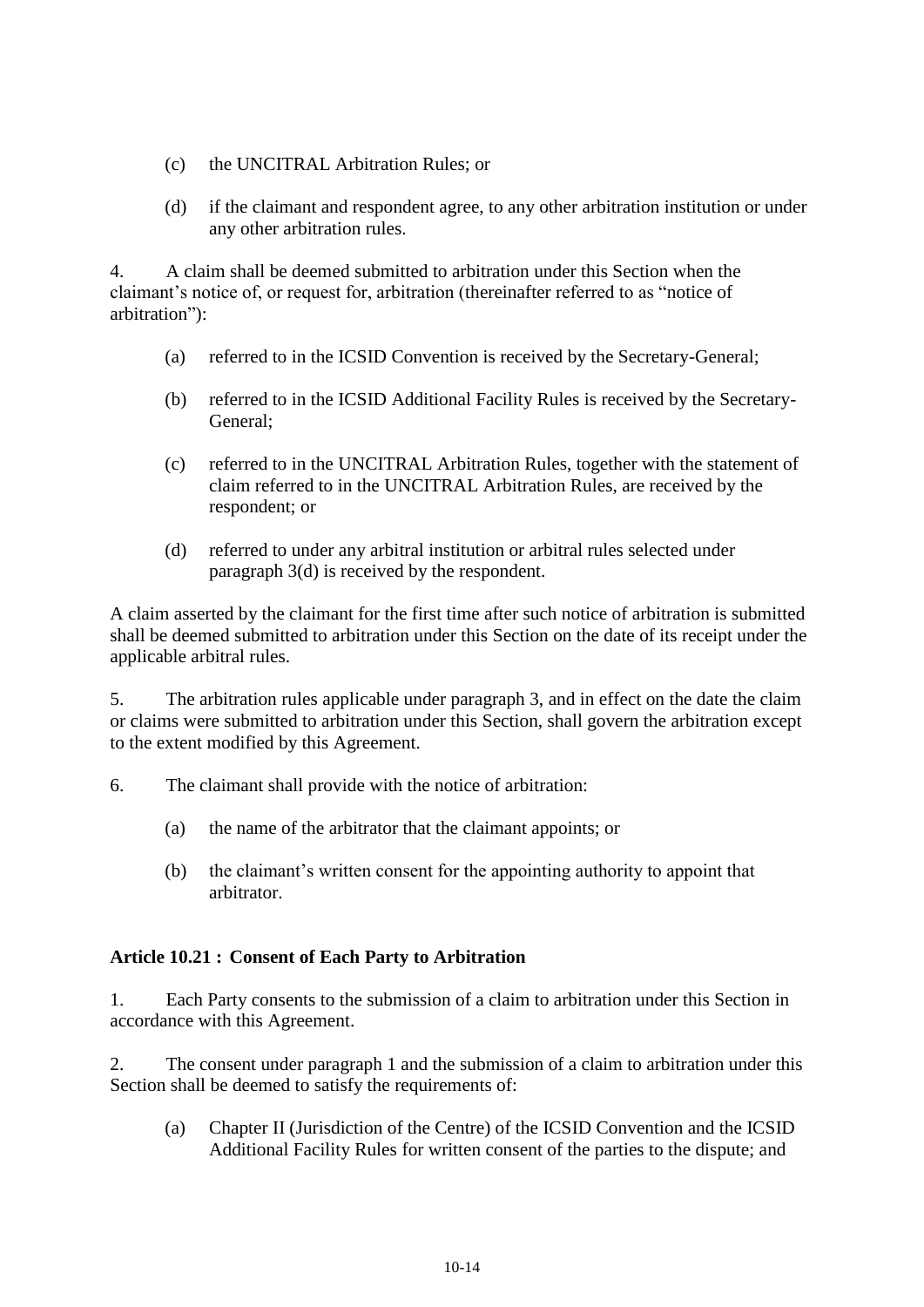(b) Article II of the New York Convention for an "agreement in writing".

## **Article 10.22 : Conditions and Limitations on Consent of Each Party**

1. No claim shall be submitted to arbitration under this Section if more than three years and six months have elapsed from the date the claimant first acquired, or should have first acquired, knowledge, whichever is the earlier, of a breach of an obligation under Section A causing loss or damage to the claimant.

- 2. No claim shall be submitted to arbitration under this Section unless:
	- (a) the claimant consents in writing to arbitration in accordance with the procedures set out in this Agreement; and
	- (b) the notice of arbitration is accompanied by the claimant's written waiver of any right to initiate or continue before any administrative tribunal or court under the domestic laws of either Party, or other dispute settlement procedures, any proceeding with respect to any measure alleged to constitute a breach referred to in Article 10.20.

3. Notwithstanding paragraph 2(b), the claimant may initiate or continue an action that seeks interim injunctive relief and does not involve the payment of monetary damages before a judicial or administrative tribunal of the respondent, provided that the action is brought for the sole purpose of preserving the claimant's rights and interests during the pendency of the arbitration.

## **Article 10.23 : Selection of Arbitrators**

1. Unless the disputing parties otherwise agree, the tribunal shall comprise three arbitrators, one arbitrator appointed by each of the disputing parties and the third, who shall be the presiding arbitrator, appointed by agreement of the disputing parties.

2. The appointing authority shall serve as appointing authority for an arbitration under this Section.

3. If an arbitral tribunal has not been established within 75 days of the date on which the claim was submitted to arbitration, the appointing authority, on the request of either disputing party, shall appoint, at its own discretion, the arbitrator or arbitrators not yet appointed. The appointing authority shall not appoint a national or permanent resident of either Party as the presiding arbitrator unless the disputing parties otherwise agree.

4. For the purposes of Article 39 of the ICSID Convention and Article 7 of Schedule C to the ICSID Additional Facility Rules, and without prejudice to an objection to an arbitrator on a ground other than nationality: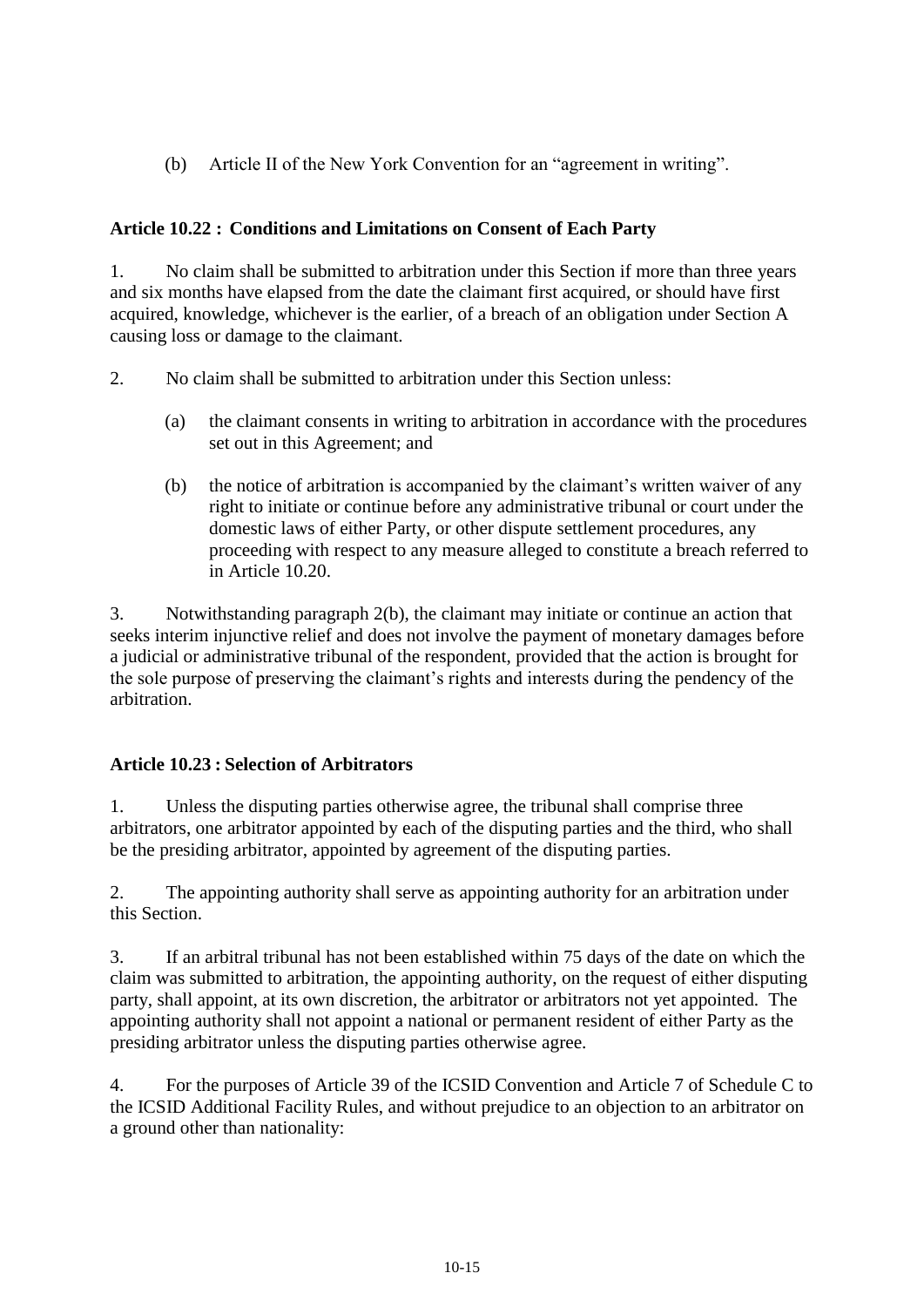- (a) the respondent agrees to the appointment of each individual member of a tribunal established under the ICSID Convention or the ICSID Additional Facility Rules; and
- (b) a claimant referred to in Article 10.20.1 may submit a claim to arbitration under this Section, or continue a claim, under the ICSID Convention or the ICSID Additional Facility Rules, only on condition that the claimant agrees in writing to the appointment of each individual member of the tribunal.

## **Article 10.24 : Place of Arbitration**

1. The disputing parties may agree on the legal place of any arbitration under the arbitral rules applicable under Article 10.20.3. If the disputing parties fail to reach agreement, the tribunal shall determine the place in accordance with the applicable arbitral rules, provided that the place shall be in the territory of a State that is a party to the New York Convention.

2. On the request of a disputing party, and unless the disputing parties otherwise agree, the tribunal may determine the location of meetings, including consultations and hearings, taking into consideration appropriate factors, including the convenience of the parties and the arbitrators, the location of the subject matter, and the proximity of evidence. The preceding sentence is without prejudice to any appropriate factors a tribunal may consider under paragraph 1.

## **Article 10.25 : Interpretation of Agreement**

1. The tribunal shall, on the request of the respondent, request a joint interpretation of the Joint Commission of any provision of this Agreement that is in issue in a dispute. The Joint Commission shall submit in writing any joint decision declaring its interpretation to the tribunal within 60 days of delivery of the request.

2. A joint decision issued under paragraph 1 by the Joint Commission shall be binding on the tribunal, and any award must be consistent with that joint decision. If the Joint Commission fails to issue such a decision within 60 days, the tribunal shall decide the issue on its own account.

3. The non-disputing Party may make oral and written submissions to the tribunal regarding the interpretation of this Agreement. On the request of a disputing party, the nondisputing Party shall resubmit its oral submissions in writing.

## **Article 10.26 : Conduct of the Arbitration**

1. The tribunal shall have the authority to accept and consider written *amicus curiae* submissions that may assist the tribunal in evaluating the submissions and arguments of the disputing parties from a person or entity that is not a disputing party. In determining whether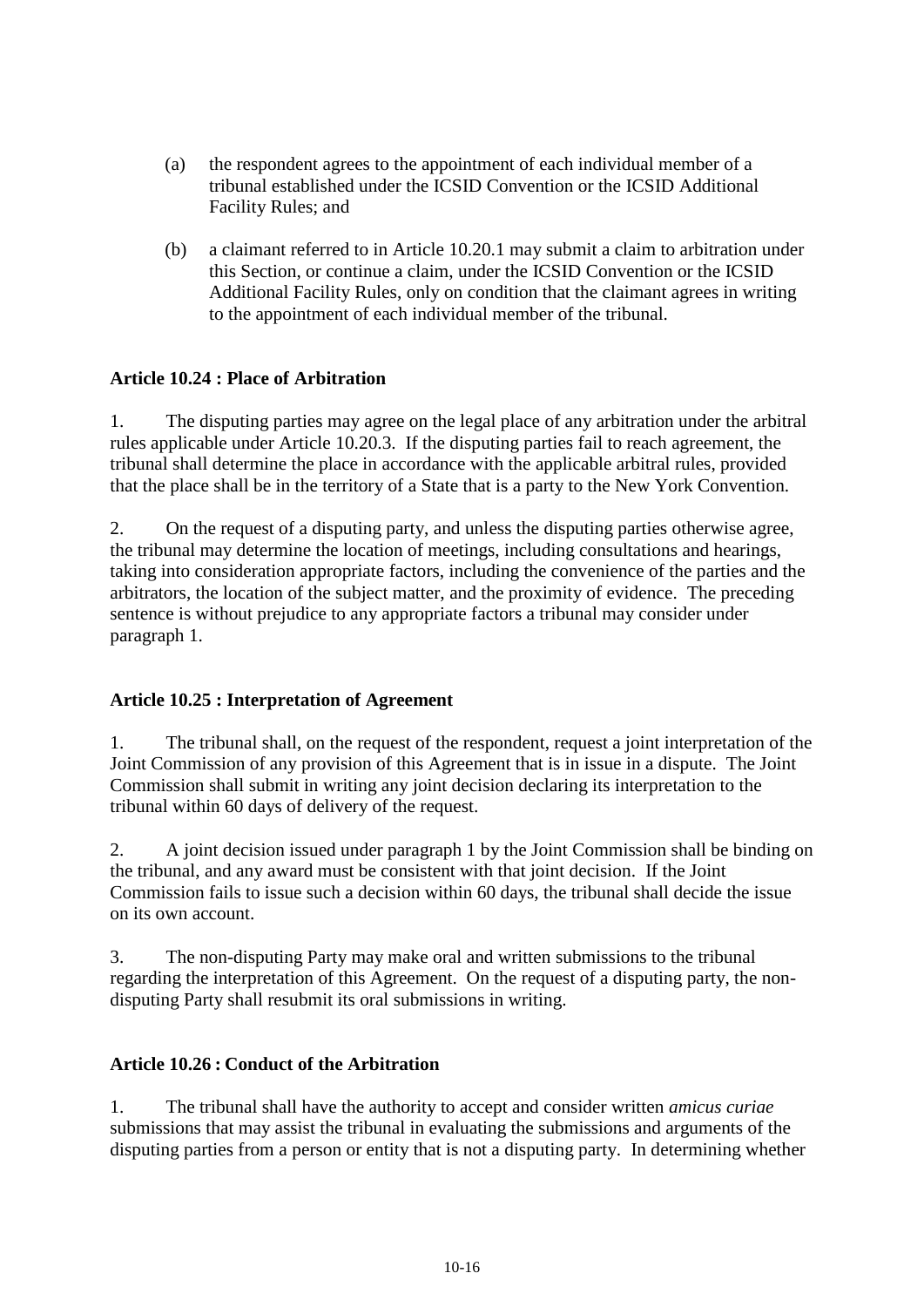to accept such a filing, the tribunal shall consider, among other things, the extent to which the *amicus curiae* has a significant interest in the proceeding. The tribunal shall provide the disputing parties with an opportunity to respond to such written submissions.

2. Without prejudice to a tribunal's authority to address other objections as a preliminary question, such as an objection that a dispute is not within the competence of the tribunal, including an objection to the tribunal's jurisdiction, a tribunal shall address and decide as a preliminary question any objection by the respondent that, as a matter of law, a claim submitted is not a claim for which an award in favour of the claimant may be made under Article 10.30:

- (a) such objection shall be submitted to the tribunal as soon as possible after the tribunal is constituted, and in no event later than the date the tribunal fixes for the respondent to submit its counter-memorial (or, in the case of an amendment to the notice of arbitration, the date the tribunal fixes for the respondent to submit its response to the amendment);
- (b) on receipt of an objection under this paragraph, the tribunal shall suspend any proceedings on the merits, establish a schedule for considering the objection consistent with any schedule it has established for considering any other preliminary question, and issue a decision or award on the objection, stating the grounds therefor;
- (c) in deciding an objection under this paragraph, the tribunal shall assume to be true the claimant's factual allegations in support of any claim in the notice of arbitration (or any amendment thereof) and, in disputes brought under the UNCITRAL Arbitration Rules, the statement of claim referred to in the relevant Article of the UNCITRAL Arbitration Rules. The tribunal may also consider any relevant facts not in dispute; or
- (d) the respondent does not waive any objection as to competence, including an objection to jurisdiction, or any argument on the merits merely because the respondent did or did not raise an objection under this paragraph or make use of the expedited procedure set out in paragraph 3.

3. In the event that the respondent so requests within 45 days of the tribunal being constituted, the tribunal shall decide on an expedited basis an objection under paragraph 2 or any objection that the dispute is not within the tribunal's competence, including an objection that the dispute is not within the tribunal's jurisdiction. The tribunal shall suspend any proceedings on the merits and issue a decision or award on the objection(s), stating the grounds therefor, no later than 150 days after the date of the request. However, if a disputing party requests a hearing, the tribunal may take an additional 30 days to issue the decision or award. Regardless of whether a hearing is requested, a tribunal may, on a showing of extraordinary cause, delay issuing its decision or award by an additional brief period, which may not exceed 30 days.

4. When it decides a respondent's objection under paragraph 2 or 3, the tribunal may, if warranted, award to the prevailing disputing party reasonable costs and attorney's fees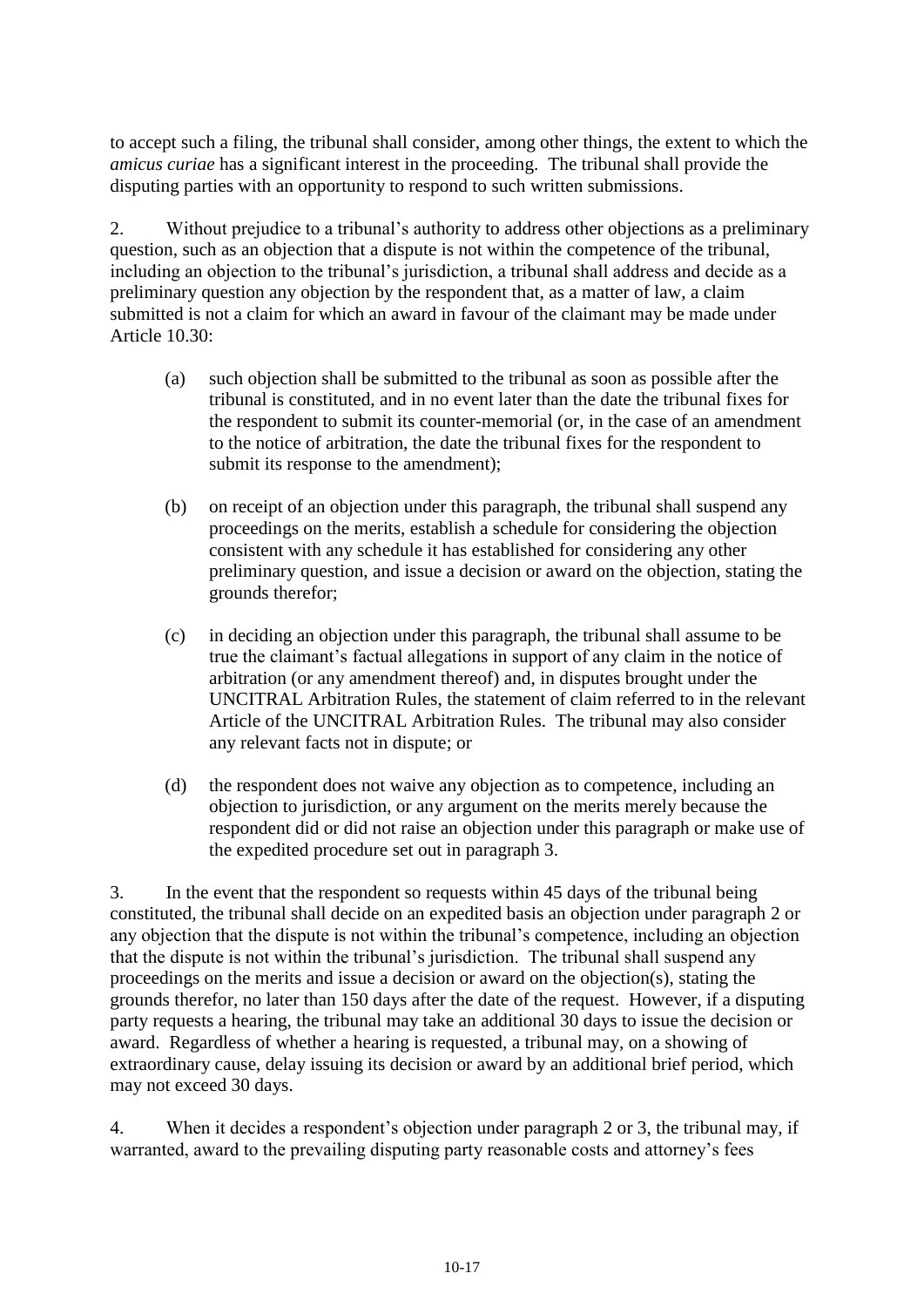incurred in submitting or opposing the objection. In determining whether such an award is warranted, the tribunal shall consider whether either the claimant's claim or the respondent's objection was frivolous, and shall provide the disputing parties a reasonable opportunity to comment.

5. A respondent shall not assert as a defence, counterclaim, right of set-off, or for any other reason that the claimant has received or will receive indemnification or other compensation for all or part of the alleged damages pursuant to an insurance or guarantee contract.

6. A tribunal may order an interim measure of protection to preserve the rights of a disputing party, or to ensure that the tribunal's jurisdiction is made fully effective, including an order to preserve evidence in the possession or control of a disputing party or to protect the tribunal's jurisdiction. A tribunal shall not order attachment or enjoin the application of a measure alleged to constitute a breach referred to in Article 10.20. For the purposes of this paragraph, an order includes a recommendation.

7. In any arbitration conducted under this Section, on the request of a disputing party, a tribunal shall, before issuing a decision or award on liability, transmit its proposed decision or award to the disputing parties and non-disputing Party. Within 60 days of the tribunal transmitting its proposed decision or award, the disputing parties may submit written comments to the tribunal concerning any aspect of its proposed decision or award. The tribunal shall consider any such comments and issue its decision or award not later than 45 days after the expiration of the 60 day comment period.

8. The interim review procedure of disputing parties for the proposed decision or award in paragraph 7 shall not apply in any arbitration conducted pursuant to this Section for which an appeal has been made available pursuant to paragraph 9.

9. If a separate multilateral agreement enters into force between the Parties that establishes an appellate body for the purposes of reviewing awards rendered by tribunals constituted pursuant to international trade or investment arrangements to hear investment disputes, the Parties shall strive to reach an agreement that would have such appellate body review decisions and awards rendered under this Article and Article 10.30 in arbitrations commenced after the multilateral agreement enters into force between the Parties.

10. Unless the disputing parties otherwise agree, consistent with the applicable arbitration rules, English and Korean shall be the official languages to be used in the entire arbitration proceedings, including all hearings, submissions, decisions, and awards.

# **Article 10.27 : Transparency of Arbitral Proceedings**

1. Subject to paragraphs 2 through 4, the respondent shall, after receiving the following documents, promptly transmit them to the non-disputing Party and make them publicly available:

(a) the notice of intent;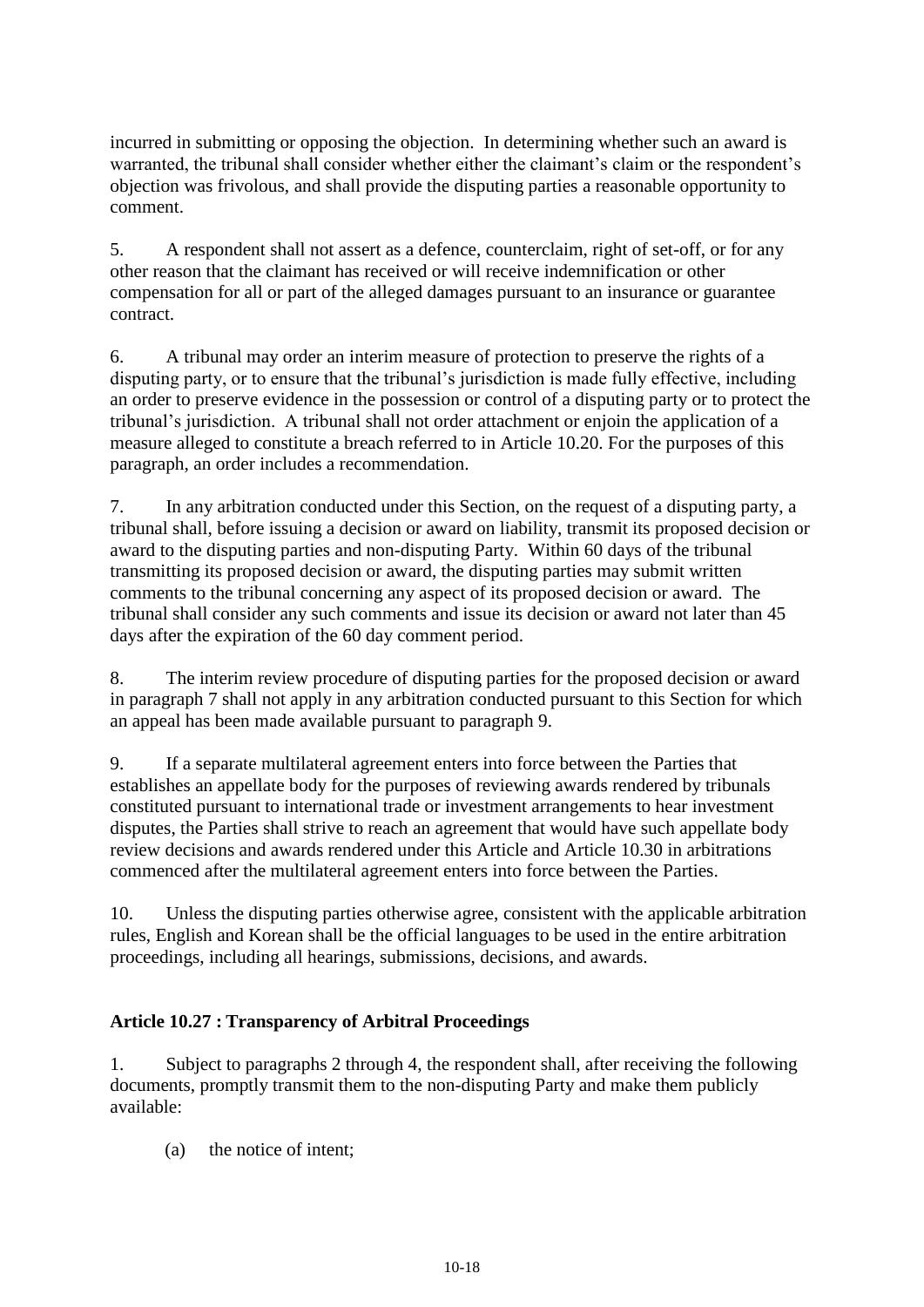- (b) the notice of arbitration;
- (c) pleadings, memorials, and briefs submitted to the tribunal by a disputing party and any written submissions submitted pursuant to Articles 10.25.3 and 10.26.1;
- (d) minutes or transcripts of hearings of the tribunal, where available; and
- (e) orders, awards, and decisions of the tribunal.

2. The tribunal shall conduct hearings open to the public and shall determine, in consultation with the disputing parties, the appropriate logistical arrangements. However, any disputing party that intends to use information designated as protected information in a hearing shall so advise the tribunal. The tribunal shall make appropriate arrangements to protect the information from disclosure which may include closing the hearing for the duration of any discussion of protected information.

3. Nothing in this Section, including paragraph 4(d), requires a respondent to disclose protected information or to furnish or allow access to information that it may withhold in accordance with Article 20.2 (Security Exceptions) or 20.7 (Disclosure of Information).

4. Any protected information that is submitted to the tribunal shall be protected from disclosure in accordance with the following procedures:

- (a) subject to subparagraph (d), neither the disputing parties nor the tribunal shall disclose to any non-disputing Party or to the public any protected information where the disputing party that provided the information clearly designates it in accordance with subparagraph (b);
- (b) any disputing party claiming that certain information constitutes protected information shall clearly designate the information according to any schedule set by the tribunal;
- (c) a disputing party shall, according to any schedule set by the tribunal, submit a redacted version of the document that does not contain the information. Only the redacted version shall be disclosed in accordance with paragraph 1;
- (d) the tribunal, subject to paragraph 3, shall decide any objection by a disputing party regarding the designation of information claimed to be protected information. If the tribunal determines that such information was not properly designated, the disputing party that submitted the information may:
	- (i) withdraw all or part of its submission containing such information; or
	- (ii) agree to resubmit complete and redacted documents with corrected designations in accordance with the tribunal's determination and subparagraph (c)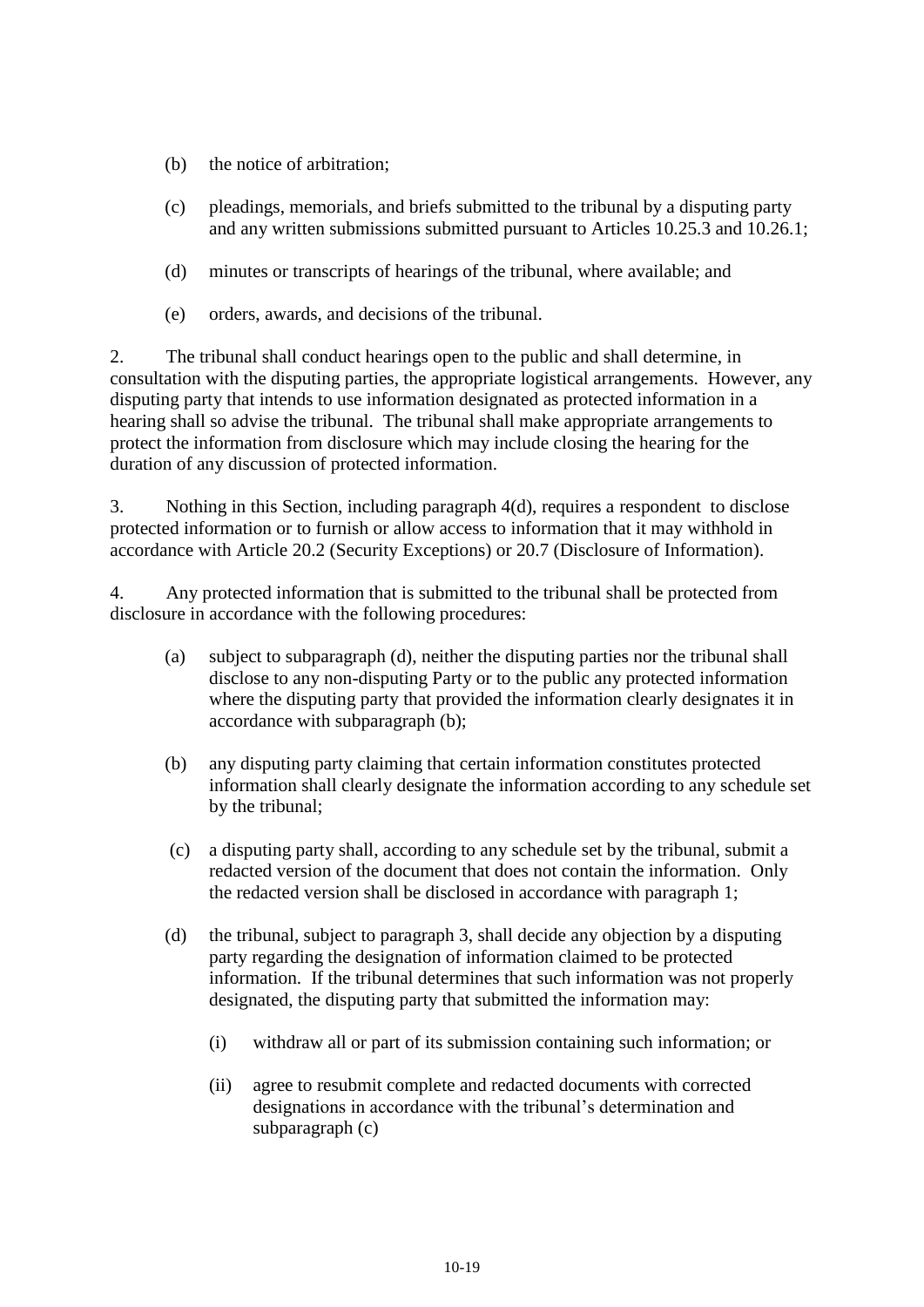In either case, the other disputing party shall, whenever necessary, resubmit complete and redacted documents which either remove the information withdrawn under sub-subparagraph (i) by the disputing party that first submitted the information or redesignate the information consistent with the designation under sub-subparagraph (ii) of the disputing party that first submitted the information; and

(e) On the request of a respondent, the Joint Commission shall consider issuing a decision in writing regarding a determination by the tribunal that information claimed to be protected was not properly designated. If the Joint Commission issues a decision within 60 days of such a request, it shall be binding on the tribunal, and any decision or award issued by the tribunal must be consistent with that decision. If the Joint Commission does not issue a decision within 60 days, and provided that the non-disputing Party submits a written statement to the Joint Commission within that period that it agrees with the tribunal's determination, the tribunal's determination shall remain in effect.

5. Nothing in this Section requires a respondent to withhold from the public information required to be disclosed by its laws.

# **Article 10.28 : Governing Law**

1. Subject to paragraph 2, when a claim is submitted under Article 10.20.1, the tribunal shall decide the issues in dispute in accordance with this Agreement and applicable rules of international law.

2 A decision of the Joint Commission on the interpretation of a provision of this Agreement under Article 18.2.2 shall be binding on a tribunal, and any decision or award issued by a tribunal must be consistent with that decision.

## **Article 10.29 : Consolidation**

1. Where two or more claims have been submitted separately to arbitration under Article 10.20.1 and the claims have a question of law or fact in common and arise out of the same events or circumstances, any disputing party may seek a consolidation order in accordance with the agreement of all the disputing parties sought to be covered by the order or the terms of paragraphs 2 through 10.

2. A disputing party that seeks a consolidation order under this Article shall deliver, in writing, a request to the appointing authority and to all the disputing parties sought to be covered by the order and shall specify in the request:

(a) the names and addresses of all the disputing parties sought to be covered by the order;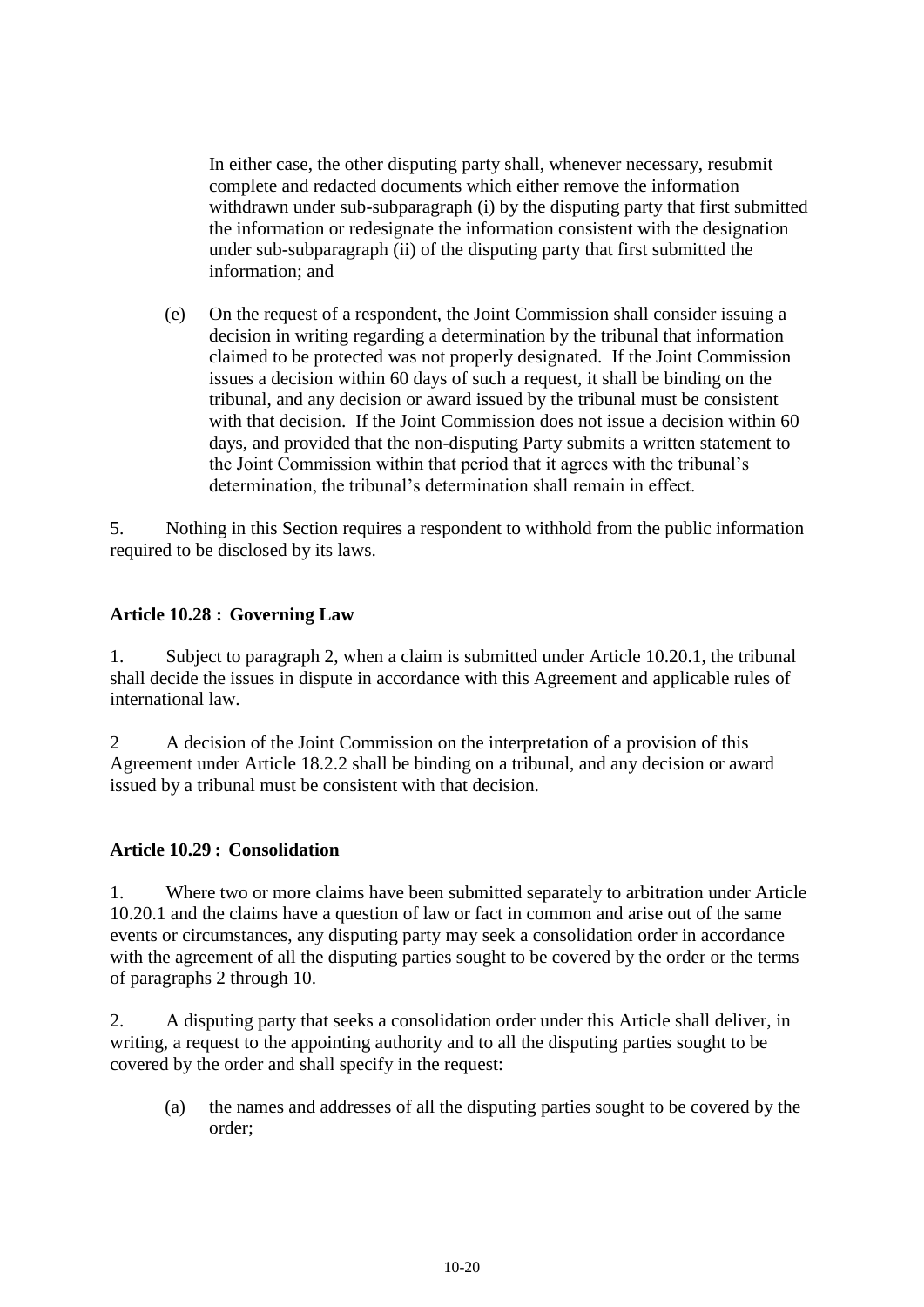- (b) the nature of the order sought; and
- (c) the grounds on which the order is sought.

3. Unless the appointing authority finds within 30 days of receiving a request under paragraph 2 that the request is manifestly unfounded, a tribunal shall be established under this Article.

4. Unless all the disputing parties sought to be covered by the order otherwise agree, a tribunal established under this Article shall comprise three arbitrators:

- (a) one arbitrator appointed by agreement of the claimants;
- (b) one arbitrator appointed by the respondent; and
- (c) the presiding arbitrator appointed by the appointing authority, provided, however, that the presiding arbitrator shall not be a national of either Party.

5. If, within 60 days of the appointing authority receives a request made under paragraph 2, the respondent fails or the claimants fail to appoint an arbitrator in accordance with paragraph 4, the appointing authority, on the request of any disputing party sought to be covered by the order, shall appoint the arbitrator or arbitrators not yet appointed. If the respondent fails to appoint an arbitrator, the appointing authority shall endeavour to appoint a national of the respondent, and if the claimants fail to appoint an arbitrator, the appointing authority shall endeavour to appoint a national of the non-disputing Party.

6. Where a tribunal established under this Article is satisfied that two or more claims that have been submitted to arbitration under Article 10.20.1 have a question of law or fact in common, and arise out of the same events or circumstances, the tribunal may, in the interest of fair and efficient resolution of the claims, and after hearing the disputing parties, by order:

- (a) assume jurisdiction over, and hear and determine together, all or part of the claims;
- (b) assume jurisdiction over, and hear and determine one or more of the claims, the determination of which it believes would assist in the resolution of the others; or
- (c) instruct a tribunal previously established under Article 10.23 to assume jurisdiction over, and hear and determine together, all or part of the claims, provided that:
	- (i) that tribunal, on the request of any claimant not previously a disputing party before that tribunal, shall be reconstituted with its original members, except that the arbitrator for the claimants shall be appointed pursuant to paragraphs 4(a) and 5; and
	- (ii) that tribunal shall decide whether any prior hearing shall be repeated.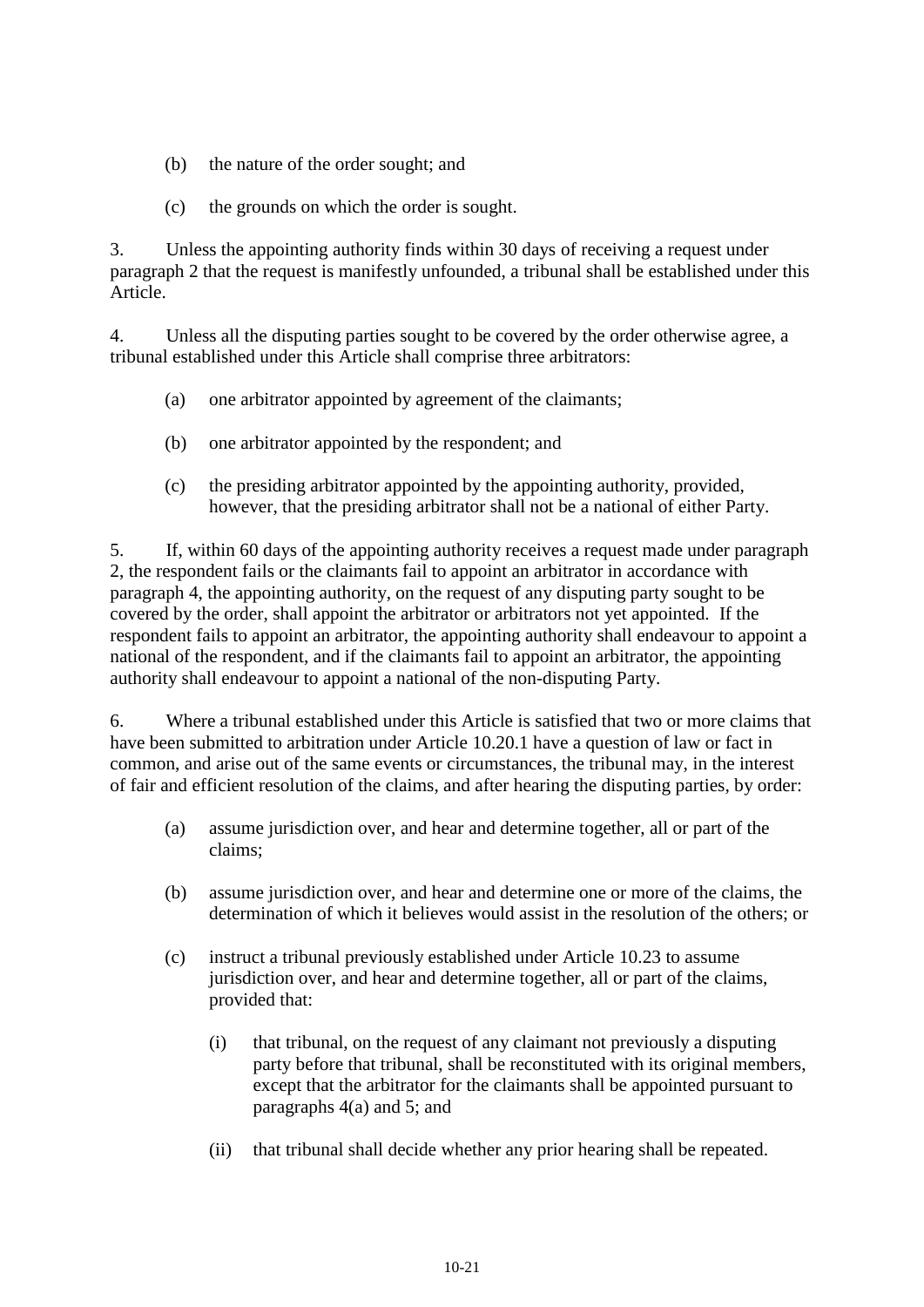7. Where a tribunal has been established under this Article, a claimant that has submitted a claim to arbitration under Article 10.20.1 and that has not been named in a request made under paragraph 2 may make a written request to the tribunal that it be included in any order made under paragraph 6, and shall specify in the request:

- (a) the name and address of the claimant;
- (b) the nature of the order sought; and
- (c) the grounds on which the order is sought.

The claimant shall deliver a copy of its request to the appointing authority.

8. A tribunal established under this Article shall conduct its proceedings in accordance with the UNCITRAL Arbitration Rules, except as modified by this Section.

9. A tribunal established under Article 10.23 shall not have jurisdiction to decide a claim, or a part of a claim, over which a tribunal established or instructed under this Article has assumed jurisdiction.

10. On application of a disputing party, a tribunal established under this Article, pending its decision under paragraph 6, may order that the proceedings of a tribunal established under Article 10.23 be stayed, unless the latter tribunal has already adjourned its proceedings.

## **Article 10.30 : Awards**

1. Where a tribunal makes a final award against a respondent, the tribunal may award, separately or in combination, only:

- (a) monetary damages and any applicable interest; and
- (b) restitution of property, in which case the award shall provide that the respondent may pay monetary damages and any applicable interest in lieu of restitution.

2. For greater certainty, when an investor of a Party submits a claim to arbitration under Article 10.20.1, it may recover only for loss or damage that it has incurred in its capacity as an investor of a Party.

3. A tribunal may also award costs and attorney's fees in accordance with this Section and the applicable arbitration rules.

4. A tribunal shall not award punitive damages.

5. An award made by a tribunal shall have no binding force except between the disputing parties and in respect of the particular case.